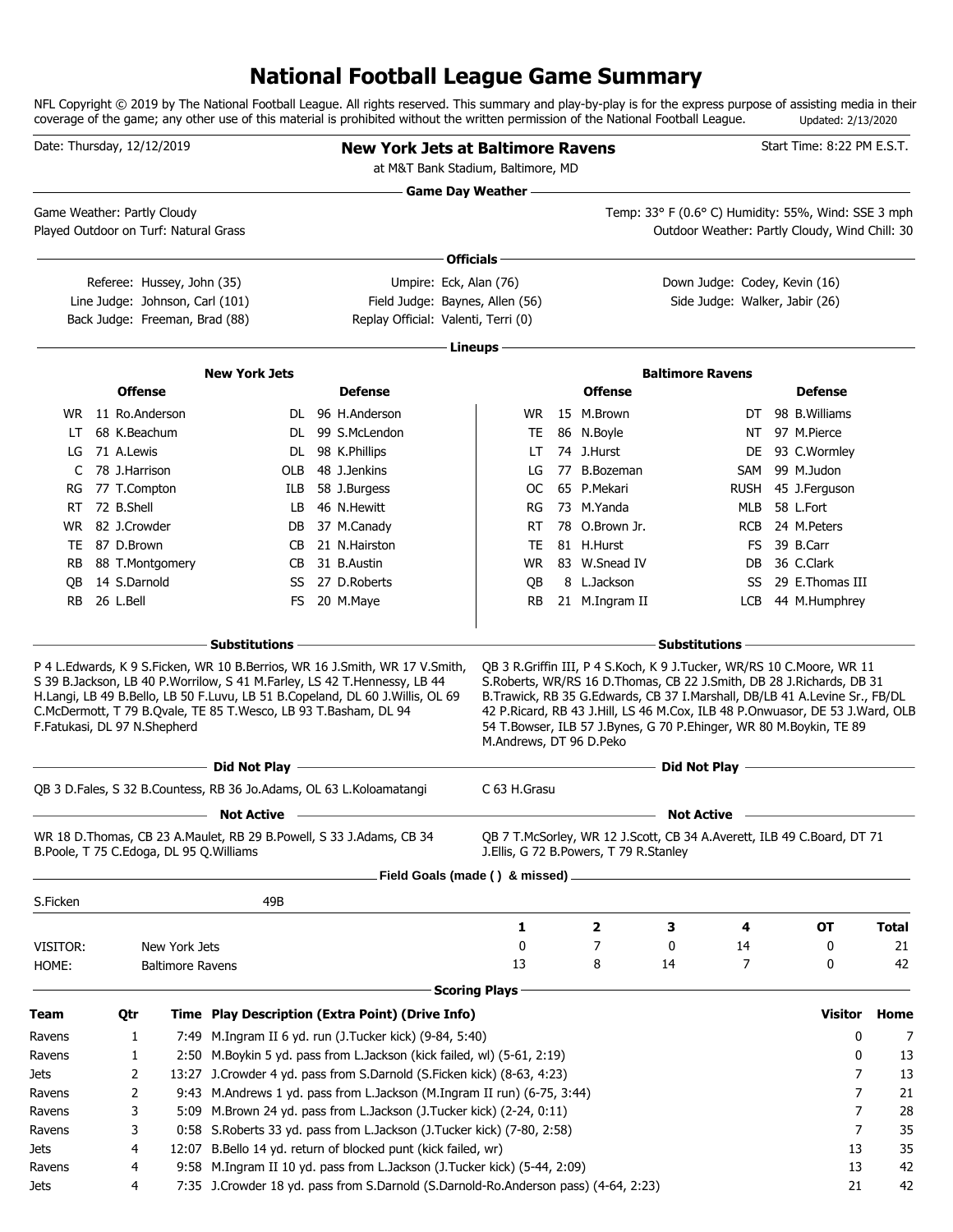# **National Football League Game Summary**

NFL Copyright © 2019 by The National Football League. All rights reserved. This summary and play-by-play is for the express purpose of assisting media in their coverage of the game; any other use of this material is prohibited without the written permission of the National Football League. Updated: 2/13/2020

Paid Attendance: 70,545 Time: 3:00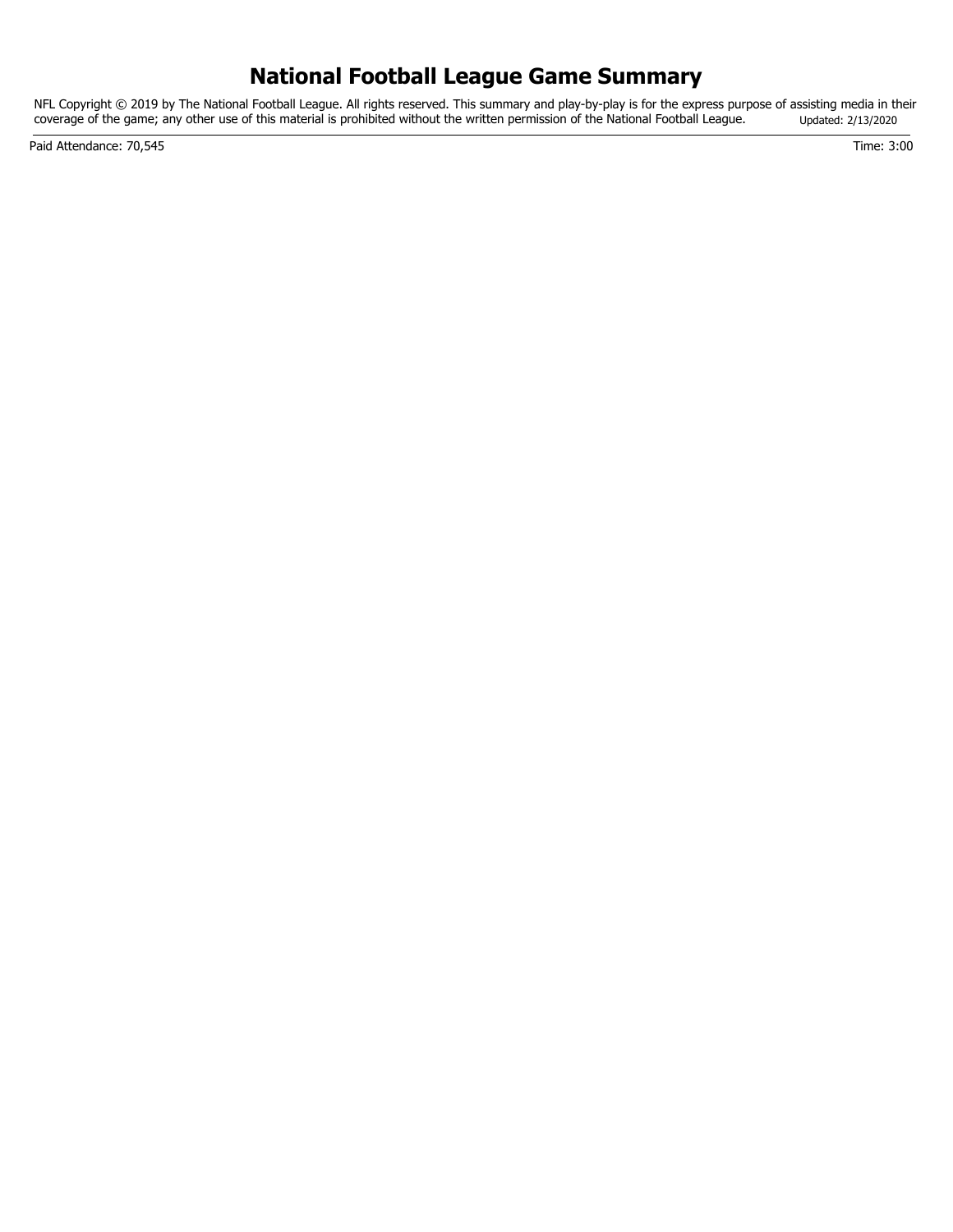# **Final Individual Statistics**

|                     |                         |           | <b>New York Jets</b> |            |              |                 |              |             |                    |                     |           |                        |        | <b>Baltimore Ravens</b> |            |             |            |                 |              |
|---------------------|-------------------------|-----------|----------------------|------------|--------------|-----------------|--------------|-------------|--------------------|---------------------|-----------|------------------------|--------|-------------------------|------------|-------------|------------|-----------------|--------------|
| <b>RUSHING</b>      |                         |           |                      | <b>ATT</b> | <b>YDS</b>   | <b>AVG</b>      |              | LG          | <b>TD</b>          | <b>RUSHING</b>      |           |                        |        |                         | <b>ATT</b> | YDS         | <b>AVG</b> | LG              | <b>TD</b>    |
| L.Bell              |                         |           |                      | 21         | 87           | 4.1             |              | 15          | 0                  | L.Jackson           |           |                        |        |                         | 8          | 86          | 10.8       | 25              | 0            |
| S.Darnold           |                         |           |                      | 1          | 11           | 11.0            |              | 11          | 0                  | M.Ingram II         |           |                        |        |                         | 13         | 76          | 5.8        | 29              | 1            |
| T.Montgomery        |                         |           |                      | 2          | 5            | 2.5             |              | 4           | 0                  | G.Edwards           |           |                        |        |                         | 5          | 35          | 7.0        | 28              | 0            |
|                     |                         |           |                      |            |              |                 |              |             |                    | J.Hill              |           |                        |        |                         | 4          | 15          | 3.8        | 9               | 0            |
|                     |                         |           |                      |            |              |                 |              |             |                    | R.Griffin III       |           |                        |        |                         | 4          | 6           | 1.5        | 5               | 0            |
| Total               |                         |           |                      | 24         | 103          | 4.3             |              | 15          | 0                  | Total               |           |                        |        |                         | 34         | 218         | 6.4        | 29              | $\mathbf{1}$ |
| <b>PASSING</b>      |                         | ATT       | <b>CMP</b>           | <b>YDS</b> | SK/YD TD     |                 |              | LG IN       | RT                 | <b>PASSING</b>      |           |                        | ATT    | <b>CMP</b>              | <b>YDS</b> | SK/YD       | TD         | <b>IN</b><br>LG | <b>RT</b>    |
| S.Darnold           |                         | 32        | 18                   | 218        | 1/11         | 2               | 41           | 1           | 85.2               | L.Jackson           |           |                        | 23     | 15                      | 212        | 1/0         | 5          | 36<br>0         | 134.4        |
|                     |                         |           |                      |            |              |                 |              |             |                    | R.Griffin III       |           |                        | 1      | 0                       | 0          | 0/0         | 0          | 0<br>0          | 39.6         |
| Total               |                         | 32        | 18                   | 218        | 1/11         | 2               | 41           | 1           | 85.2               | Total               |           |                        | 24     | 15                      | 212        | 1/0         | 5          | 36<br>0         | 130.6        |
|                     | <b>PASS RECEIVING</b>   |           | <b>TAR</b>           | <b>REC</b> | <b>YDS</b>   | <b>AVG</b>      |              | LG          | TD                 |                     |           | <b>PASS RECEIVING</b>  |        | <b>TAR</b>              | <b>REC</b> | <b>YDS</b>  | <b>AVG</b> | LG              | <b>TD</b>    |
| J.Crowder           |                         |           | 11                   | 6          | 90           | 15.0            |              | 41          | 2                  | M.Andrews           |           |                        |        | 7                       | 4          | 52          | 13.0       | 36              | 1            |
| Ro.Anderson         |                         |           | 6                    | 4          | 66           | 16.5            |              | 41          | 0                  | M.Brown             |           |                        |        | 4                       | 4          | 45          | 11.3       | 24              | 1            |
| V.Smith             |                         |           | 5                    | 3          | 40           | 13.3            |              | 31          | 0                  | S.Roberts           |           |                        |        | 3                       | 3          | 66          | 22.0       | 33              | 1            |
| L.Bell              |                         |           | 2                    | 2          | 1            | 0.5             |              | 3           | 0                  | H.Hurst             |           |                        |        | $\overline{2}$          | 1          | 19          | 19.0       | 19              | 0            |
| J.Smith             |                         |           | $\overline{2}$       | 1          | 12           | 12.0            |              | 12          | 0                  | W.Snead IV          |           |                        |        | 1                       | 1          | 15          | 15.0       | 15              | 0            |
| T.Montgomery        |                         |           | 1                    | 1          | 5            | 5.0             |              | 5           | 0                  | M.Ingram II         |           |                        |        | $\overline{2}$          | 1          | 10          | 10.0       | 10              | 1            |
| D.Brown             |                         |           | $\overline{2}$       | 1          | 4            | 4.0             |              | 4           | 0                  | M.Boykin            |           |                        |        | 1                       | 1          | 5           | 5.0        | 5               | 1            |
|                     |                         |           |                      |            |              |                 |              |             |                    | P.Ricard            |           |                        |        | $\overline{2}$          | 0          | 0           | 0.0        | 0               | 0            |
| Total               |                         |           | 29                   | 18         | 218          | 12.1            |              | 41          | 2                  | Total               |           |                        |        | 22                      | 15         | 212         | 14.1       | 36              | 5            |
|                     | <b>INTERCEPTIONS</b>    |           |                      | <b>NO</b>  | <b>YDS</b>   | <b>AVG</b>      |              | LG          | TD                 |                     |           | <b>INTERCEPTIONS</b>   |        |                         | <b>NO</b>  | <b>YDS</b>  | <b>AVG</b> | LG              | <b>TD</b>    |
|                     |                         |           |                      |            |              |                 |              |             |                    | C.Clark             |           |                        |        |                         | 1          | 12          | 12.0       | 12              | 0            |
| Total               |                         |           |                      | 0          | 0            | 0               |              | 0           | 0                  | Total               |           |                        |        |                         | 1          | 12          | 12.0       | 12              | 0            |
| <b>PUNTING</b>      |                         | <b>NO</b> | <b>YDS</b>           | <b>AVG</b> | <b>NET</b>   | TB              |              | <b>IN20</b> | LG                 | <b>PUNTING</b>      |           |                        | NO     | <b>YDS</b>              | <b>AVG</b> | <b>NET</b>  | ΤВ         | <b>IN20</b>     | LG           |
| L.Edwards           |                         | 4         | 204                  | 51.0       | 49.0         | 0               |              | 2           | 59                 | S.Koch              |           |                        | 4      | 181                     | 45.3       | 26.6        | 0          | 1               | 49           |
| Total               |                         | 4         | 204                  | 51.0       | 49.0         | 0               |              | 2           | 59                 | [BLOCKED]<br>Total  |           |                        | 1<br>5 | 0<br>181                | 36.2       | 0.0<br>26.6 | 0<br>0     | 0<br>1          | 0<br>49      |
|                     |                         |           |                      |            |              |                 |              |             |                    |                     |           |                        |        |                         |            |             |            |                 |              |
| <b>PUNT RETURNS</b> |                         |           | NO                   | <b>YDS</b> | <b>AVG</b>   | FC              |              | LG          | TD                 | <b>PUNT RETURNS</b> |           |                        |        | <b>NO</b>               | <b>YDS</b> | AVG         | FC         | LG              | TD           |
| <b>B.Berrios</b>    |                         |           | 3                    | 48         | 16.0         | 0               |              | 21          | 0                  | D.Thomas            |           |                        |        | 1                       | 8          | 8.0         | 2          | 8               | 0            |
|                     | [OUT OF BOUNDS]         |           | 1                    | 0          | 0.0          | 0               |              | 0           | 0                  | [DOWNED]            |           |                        |        | 1                       | 0          | 0.0         | 0          | 0               | 0            |
| Total               |                         |           | 3                    | 48         | 16.0         | 0               |              | 21          | 0                  | Total               |           |                        |        | 1                       | 8          | 8.0         | 2          | 8               | 0            |
|                     | <b>KICKOFF RETURNS</b>  |           | NO                   | <b>YDS</b> | <b>AVG</b>   | FC              |              | LG          | TD                 |                     |           | <b>KICKOFF RETURNS</b> |        | <b>NO</b>               | <b>YDS</b> | <b>AVG</b>  | FC         | LG              | <b>TD</b>    |
| T.Montgomery        |                         |           | 4                    | 93         | 23.3         | $\mathbf 0$     |              | 34          | $\mathbf 0$        | D.Thomas            |           |                        |        | $\mathbf{1}$            | 5          | 5.0         | 0          | 5               | $\mathbf 0$  |
| V.Smith             |                         |           | 3                    | 86         | 28.7         | 0               |              | 37          | $\mathbf{0}$       | [TOUCHBACK]         |           |                        |        | 2                       | 0          | 0.0         | 0          | 0               | 0            |
| Total               |                         |           | $\overline{7}$       | 179        | 25.6         | 0               |              | 37          | 0                  | Total               |           |                        |        | $\mathbf{1}$            | 5          | 5.0         | 0          | 5               | 0            |
|                     | <b>New York Jets</b>    |           |                      |            |              |                 |              |             |                    |                     |           |                        |        |                         |            |             |            |                 |              |
|                     | <b>FUMBLES</b>          |           |                      |            |              | <b>FUM LOST</b> |              |             | <b>OWN-REC YDS</b> |                     | <b>TD</b> | <b>FORCED</b>          |        | <b>OPP-REC</b>          | <b>YDS</b> | TD          |            | <b>OUT-BDS</b>  |              |
|                     | S.Darnold               |           |                      |            | $\mathbf{1}$ |                 | $\mathbf{1}$ |             | 0                  | $\mathbf 0$         | 0         | 0                      |        | 0                       | 0          | 0           |            | 0               |              |
|                     | Total                   |           |                      |            | $\mathbf{1}$ |                 | 1            |             | 0                  | 0                   | 0         | 0                      |        | 0                       | 0          | 0           |            | 0               |              |
|                     | <b>Baltimore Ravens</b> |           |                      |            |              |                 |              |             |                    |                     |           |                        |        |                         |            |             |            |                 |              |
|                     | <b>FUMBLES</b>          |           |                      |            |              | <b>FUM LOST</b> |              |             | <b>OWN-REC YDS</b> |                     | <b>TD</b> | <b>FORCED</b>          |        | <b>OPP-REC</b>          | <b>YDS</b> | TD          |            | <b>OUT-BDS</b>  |              |
|                     | L.Jackson               |           |                      |            | $\mathbf{1}$ |                 | 0            |             | $\mathbf{1}$       | $\mathbf 0$         | 0         | 0                      |        | $\mathbf 0$             | 0          | 0           |            | 0               |              |
|                     | T.Bowser                |           |                      |            | 0            |                 | 0            |             | 0                  | 0                   | 0         | 1                      |        | 0                       | 0          | 0           |            | 0               |              |
|                     | J.Ward                  |           |                      |            | 0            |                 | 0            |             | 0                  | 0                   | 0         | 0                      |        | 1                       | 0          | 0           |            | 0               |              |
|                     | Total                   |           |                      |            | 1            |                 | 0            |             | 1                  | 0                   | 0         | 1                      |        | $\mathbf{1}$            | 0          | 0           |            | 0               |              |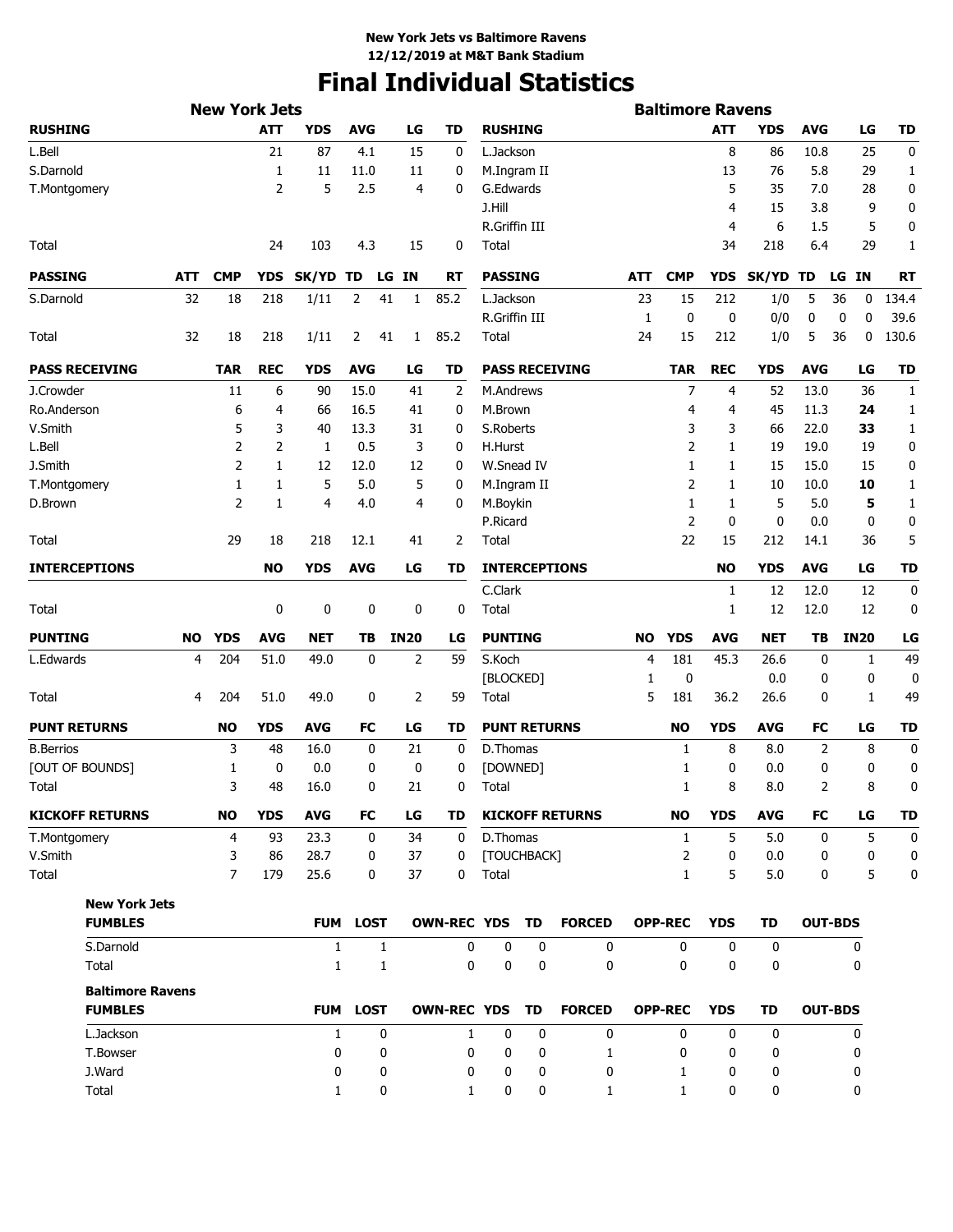# **Final Team Statistics**

|                                                   | <b>Visitor</b> | Home          |
|---------------------------------------------------|----------------|---------------|
|                                                   | <b>Jets</b>    | <b>Ravens</b> |
| <b>TOTAL FIRST DOWNS</b>                          | 13             | 23            |
| By Rushing                                        | 4              | 10            |
| By Passing                                        | 9              | 11            |
| By Penalty                                        | 0              | 2             |
| THIRD DOWN EFFICIENCY                             | 6-14-43%       | $2 - 8 - 25%$ |
| <b>FOURTH DOWN EFFICIENCY</b>                     | $0 - 2 - 0%$   | 1-1-100%      |
| <b>TOTAL NET YARDS</b>                            | 310            | 430           |
| Total Offensive Plays (inc. times thrown passing) | 57             | 59            |
| Average gain per offensive play                   | 5.4            | 7.3           |
| <b>NET YARDS RUSHING</b>                          | 103            | 218           |
| <b>Total Rushing Plays</b>                        | 24             | 34            |
| Average gain per rushing play                     | 4.3            | 6.4           |
| Tackles for a loss-number and yards               | $0 - 0$        | $1 - 3$       |
| <b>NET YARDS PASSING</b>                          | 207            | 212           |
| Times thrown - yards lost attempting to pass      | $1 - 11$       | $1 - 0$       |
| Gross yards passing                               | 218            | 212           |
| <b>PASS ATTEMPTS-COMPLETIONS-HAD INTERCEPTED</b>  | $32 - 18 - 1$  | $24 - 15 - 0$ |
| Avg gain per pass play (inc.# thrown passing)     | 6.3            | 8.5           |
| <b>KICKOFFS Number-In End Zone-Touchbacks</b>     | $4 - 2 - 2$    | $7 - 4 - 0$   |
| <b>PUNTS Number and Average</b>                   | 4-51.0         | 5-36.2        |
| <b>Had Blocked</b>                                | 0              | 1             |
| <b>FGs - PATs Had Blocked</b>                     | $1 - 0$        | $0 - 0$       |
| <b>Net Punting Average</b>                        | 49.0           | 26.6          |
| TOTAL RETURN YARDAGE (Not Including Kickoffs)     | 48             | 20            |
| No. and Yards Punt Returns                        | $3 - 48$       | $1 - 8$       |
| No. and Yards Kickoff Returns                     | 7-179          | $1 - 5$       |
| No. and Yards Interception Returns                | $0 - 0$        | $1 - 12$      |
| <b>PENALTIES Number and Yards</b>                 | 8-94           | $6 - 35$      |
| <b>FUMBLES Number and Lost</b>                    | $1 - 1$        | $1 - 0$       |
| <b>TOUCHDOWNS</b>                                 | 3              | 6             |
| Rushing                                           | 0              | 1             |
| Passing                                           | 2              | 5             |
| Other (Blocked Kicks, etc.)                       | 1              | 0             |
| <b>EXTRA POINTS Made-Attempts</b>                 | $2 - 3$        | $5-6$         |
| Kicking Made-Attempts                             | $1 - 2$        | $4 - 5$       |
| Passing Made-Attempts                             | $1 - 1$        | $0 - 0$       |
| <b>Rushing Made-Attempts</b>                      | $0 - 0$        | $1 - 1$       |
| <b>FIELD GOALS Made-Attempts</b>                  | $0 - 1$        | $0 - 0$       |
| <b>RED ZONE EFFICIENCY</b>                        | 2-3-67%        | 4-5-80%       |
| <b>GOAL TO GO EFFICIENCY</b>                      | 1-1-100%       | 3-3-100%      |
| <b>SAFETIES</b>                                   | 0              | 0             |
| <b>FINAL SCORE</b>                                | 21             | 42            |
| <b>TIME OF POSSESSION</b>                         | 28:22          | 31:38         |
|                                                   |                |               |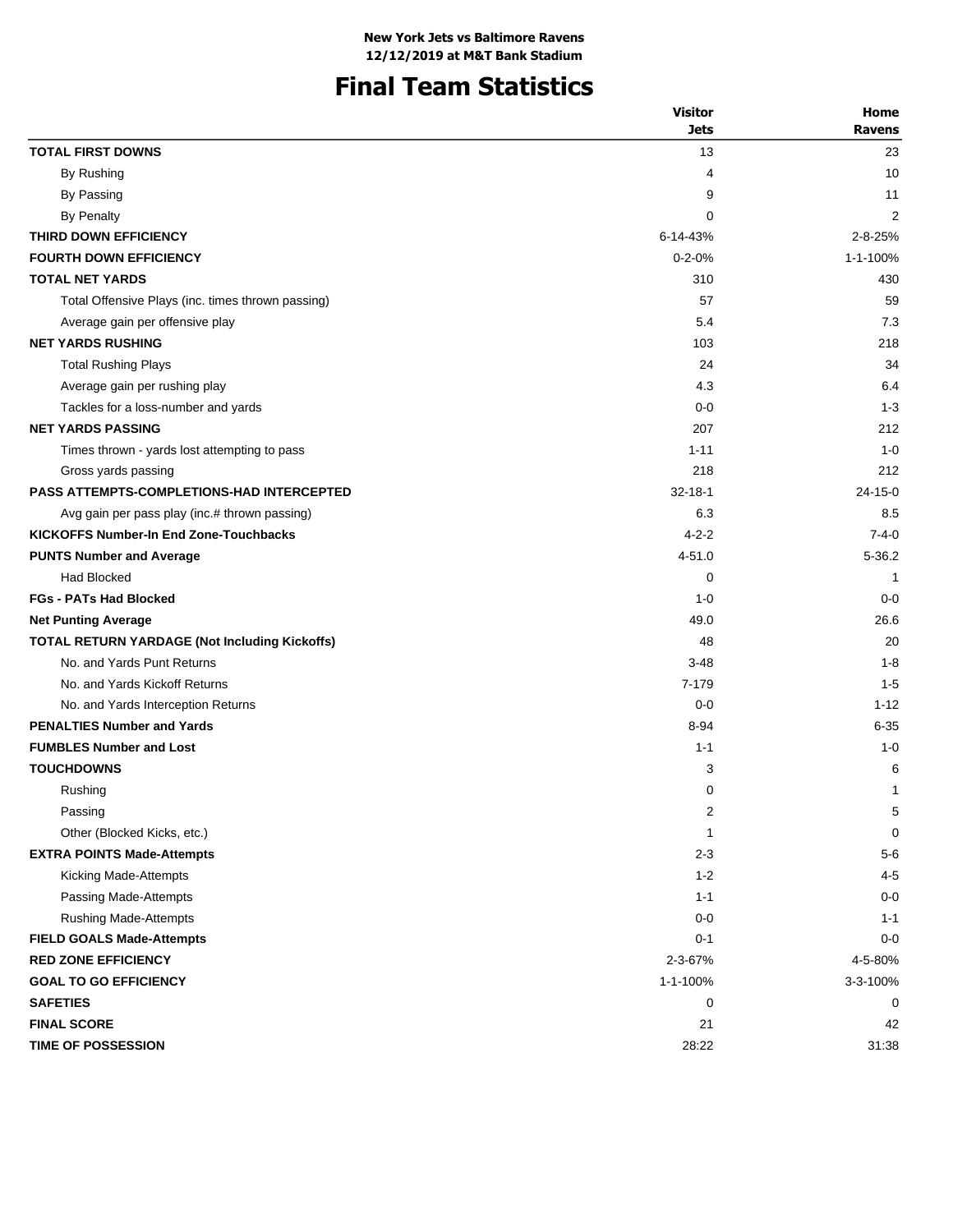# **Ball Possession And Drive Chart**

|                | <b>New York Jets</b>                 |                         |                                              |                              |                  |             |              |                  |                    |                     |                        |                     |              |
|----------------|--------------------------------------|-------------------------|----------------------------------------------|------------------------------|------------------|-------------|--------------|------------------|--------------------|---------------------|------------------------|---------------------|--------------|
| #              | Time<br>Recd                         | Time<br>Lost            | <b>Time How Ball</b><br><b>Poss Obtained</b> | <b>Drive</b><br><b>Began</b> | #<br><b>Play</b> | Yds<br>Gain | Yds<br>Pen   | Net<br>Yds       | 1st<br>Down        | Last<br><b>Scrm</b> | <b>How Given</b><br>Up |                     |              |
| 1              | 15:00                                | 13:29                   | 1:31 Kickoff                                 | NYJ 31                       | 3                | 5           | 0            | 5                | 0                  | <b>NYJ 36</b>       | Punt                   |                     |              |
| 2              | 7:49                                 | 5:09                    | 2:40 Kickoff                                 | <b>NYJ 36</b>                | 7                | 33          | 0            | 33               | 2                  | <b>BLT 31</b>       | Missed FG              |                     |              |
| 3              | 2:50                                 | 13:27                   | 4:23 Kickoff                                 | <b>NYJ 37</b>                | 8                | 78          | $-15$        | 63               | 3                  | $*$ BLT 4           | Touchdown              |                     |              |
| 4              | 9:43                                 | 1:54                    | 7:49 Kickoff                                 | NYJ 26                       | 13               | 67          | 0            | 67               | 3                  | $*$ BLT 7           | Downs                  |                     |              |
| 5              | 1:03                                 | 0:18                    | 0:45 Punt                                    | <b>BLT 41</b>                | 4                | 16          | 0            | 16               | 1                  | <b>BLT 25</b>       | Interception           |                     |              |
| 6              | 13:20                                | 11:46                   | 1:34 Punt                                    | NYJ 32                       | 3                | 8           | 0            | 8                | 0                  | NYJ 40              | Punt                   |                     |              |
| 7              | 8:21                                 | 5:20                    | 3:01 Punt                                    | NYJ 15                       | 5                | 9           | 0            | 9                | 1                  | <b>NYJ 35</b>       | Fumble                 |                     |              |
| 8              | 5:09                                 | 3:56                    | 1:13 Kickoff                                 | <b>NYJ 26</b>                | 3                | 3           | 0            | 3                | 0                  | <b>NYJ 29</b>       | Punt                   |                     |              |
| 9              | 0:58                                 | 14:06                   | 1:52 Kickoff                                 | <b>NYJ 22</b>                | 4                | 18          | 0            | 18               | 1                  | <b>NYJ 40</b>       | Punt                   |                     |              |
| 10             | 9:58                                 | 7:35                    | 2:23 Kickoff                                 | NYJ 36                       | 4                | 64          | 0            | 64               | 2                  | * BLT 18            | Touchdown              |                     |              |
| 11             | 5:13                                 | 4:02                    | $1:11$ Punt                                  | 50                           | 4                | 9           | 0            | 9                | 0                  | <b>BLT 41</b>       | Downs                  |                     |              |
|                |                                      |                         |                                              | (370) Average NYJ 34         |                  |             |              |                  |                    |                     |                        |                     |              |
|                | <b>Baltimore Ravens</b>              |                         |                                              |                              |                  |             |              |                  |                    |                     |                        |                     |              |
| #              | Time<br>Recd                         | Time<br>Lost            | <b>Time How Ball</b><br><b>Poss Obtained</b> | <b>Drive</b><br><b>Began</b> | #<br><b>Play</b> | Yds<br>Gain | Yds<br>Pen   | Net<br>Yds       | 1st<br><b>Down</b> | Last<br><b>Scrm</b> | <b>How Given</b><br>Up |                     |              |
| 1              | 13:29                                | 7:49                    | 5:40 Punt                                    | <b>BLT 16</b>                | 9                | 84          | 0            | 84               | 5                  | * NYJ 6             | Touchdown              |                     |              |
| 2              | 5:09                                 | 2:50                    | 2:19 Missed FG                               | <b>BLT 39</b>                | 5                | 61          | 0            | 61               | 3                  | * NYJ 5             | Touchdown              |                     |              |
| 3              | 13:27                                | 9:43                    | 3:44 Kickoff                                 | <b>BLT 25</b>                | 6                | 37          | 38           | 75               | 4                  | $*$ NYJ 1           | Touchdown              |                     |              |
| 4              | 1:54                                 | 1:03                    | 0:51 Downs                                   | BLT <sub>7</sub>             | 3                | 6           | 0            | 6                | 0                  | <b>BLT 13</b>       | Punt                   |                     |              |
| 5              | 0:18                                 | 0:00                    | 0:18 Interception                            | <b>BLT 17</b>                | 1                | 0           | 0            | 0                | 0                  | <b>BLT 17</b>       | End of Half            |                     |              |
| 6              | 15:00                                | 13:20                   | 1:40 Kickoff                                 | <b>BLT 25</b>                | 3                | 7           | 0            | 7                | 0                  | <b>BLT 32</b>       | Punt                   |                     |              |
| 7              | 11:46                                | 8:21                    | 3:25 Punt                                    | <b>BLT 20</b>                | 5                | 21          | 0            | 21               | 1                  | <b>BLT 41</b>       | Punt                   |                     |              |
| 8              | 5:20                                 | 5:09                    | 0:11 Fumble                                  | <b>NYJ 24</b>                | 2                | 24          | 0            | 24               | 1                  | <b>NYJ 24</b>       | Touchdown              |                     |              |
| 9              | 3:56                                 | 0:58                    | 2:58 Punt                                    | <b>BLT 20</b>                | 7                | 90          | $-10$        | 80               | 3                  | <b>NYJ 33</b>       | Touchdown              |                     |              |
| 10             | 14:06                                | 12:07                   | 1:59 Punt                                    | BLT <sub>3</sub>             | 4                | 10          | 15           | 25               | 1                  | <b>BLT 28</b>       |                        | <b>Blocked Punt</b> |              |
| 11             | 12:07                                | 9:58                    | 2:09 Kickoff                                 | <b>NYJ 44</b>                | 5                | 44          | $\mathbf{0}$ | 44               | 3                  | * NYJ 10            | Touchdown              |                     |              |
| 12             | 7:35                                 | 5:13                    | 2:22 Kickoff                                 | <b>BLT 38</b>                | 3                | 7           | -10          | $-3$             | 0                  | <b>BLT 35</b>       | Punt                   |                     |              |
| 13             | 4:02                                 | 0:00                    | 4:02 Downs                                   | <b>BLT 41</b>                | 6                | 39          | 0            | 39               | 2                  | * NYJ 19            |                        | End of Game         |              |
|                |                                      |                         |                                              | (383) Average BLT 29         |                  |             |              |                  |                    |                     |                        |                     |              |
|                | * inside opponent's 20               |                         |                                              |                              |                  |             |              |                  |                    |                     |                        |                     |              |
|                | <b>Time of Possession by Quarter</b> |                         |                                              |                              |                  |             | 1st          |                  | 2nd                | 3rd                 | 4th                    | OT                  | <b>Total</b> |
| <b>Visitor</b> |                                      | New York Jets           |                                              |                              |                  |             | 7:01         |                  | 10:07              | 6:46                | 4:28                   |                     | 28:22        |
| Home           |                                      | <b>Baltimore Ravens</b> |                                              |                              |                  |             | 7:59         |                  | 4:53               | 8:14                | 10:32                  |                     | 31:38        |
|                | Kickoff Drive No.-Start Average      |                         |                                              |                              |                  |             |              | Jets: 7 - NYJ 31 |                    |                     | Ravens: 3 - BLT 29     |                     |              |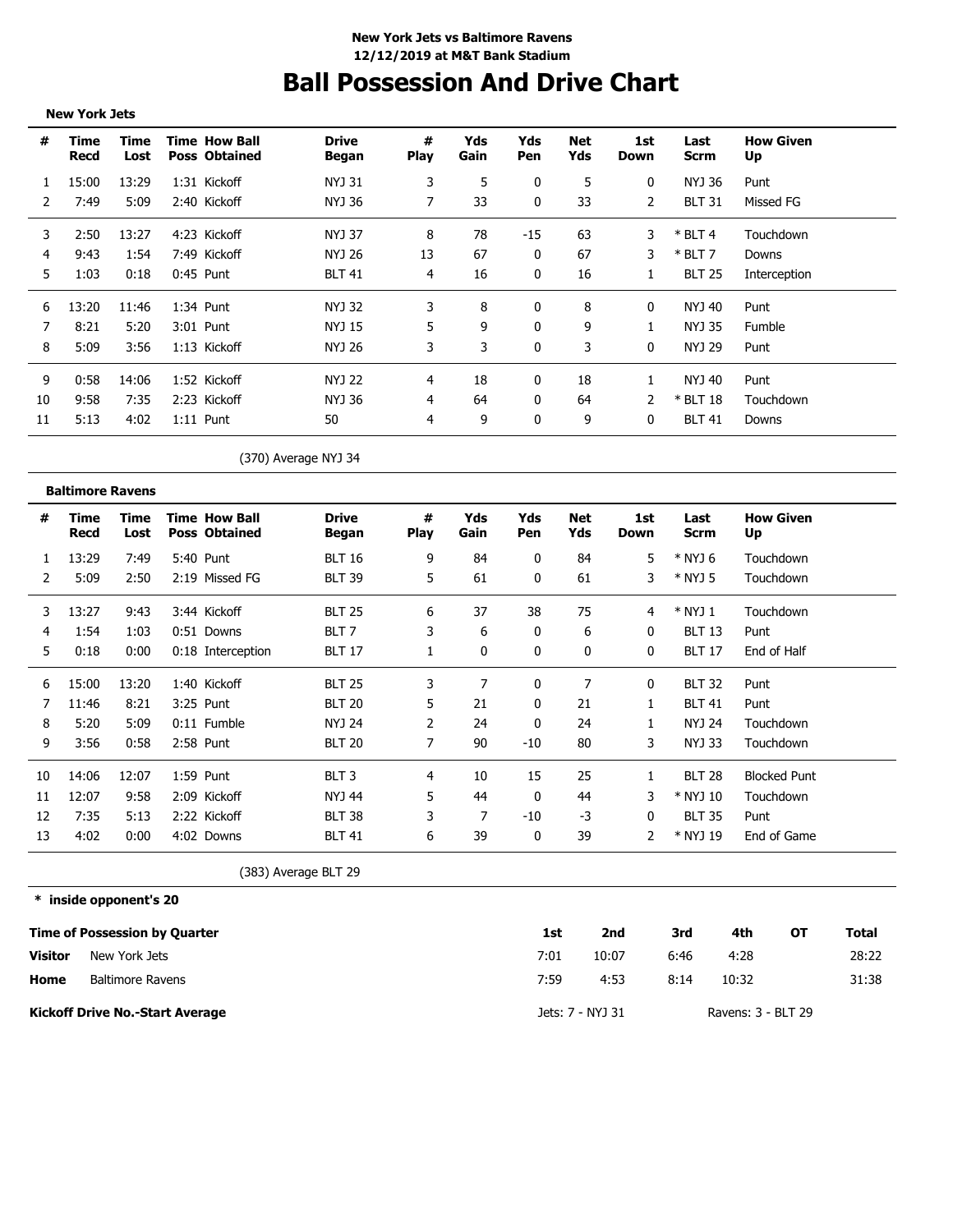# **Final Defensive Statistics**

| <b>New York Jets</b> |            |              |             |              | <b>Regular Defensive Plays</b> |            |   |             |              |              |           |              | <b>Special Teams</b> |    |              |              |              | <b>Misc</b> |             |           |
|----------------------|------------|--------------|-------------|--------------|--------------------------------|------------|---|-------------|--------------|--------------|-----------|--------------|----------------------|----|--------------|--------------|--------------|-------------|-------------|-----------|
|                      | <b>TKL</b> | <b>AST</b>   | <b>COMB</b> | SK           | <b>YDS</b>                     | <b>TFL</b> | O | ΙN          | <b>PD</b>    | FF           | <b>FR</b> | <b>TKL</b>   | <b>AST</b>           | FF | <b>FR</b>    | <b>BL</b>    | <b>TKL</b>   | <b>AST</b>  | FF          | <b>FR</b> |
| D.Roberts            |            | 0            |             | 0            | 0                              | 0          |   | 0           |              | 0            | 0         | 0            | 0                    | 0  | 0            | 0            | 0            | 0           | 0           | 0         |
| J.Burgess            |            | 2            |             | 0            | 0                              | 0          | 0 | 0           |              | 0            | 0         | 0            | 0                    | 0  | 0            | 0            | 0            | 0           | 0           | 0         |
| M.Maye               |            | 0            | 5           | 0            | 0                              | 0          | 0 | 0           | 0            | 0            | 0         | 0            | 0                    | 0  | 0            | 0            | 0            | 0           | 0           | 0         |
| <b>N.Hewitt</b>      | 4          | 1            | 5           | 0            | 0                              |            | 0 | 0           | 0            | 0            | 0         | 0            | 0                    | 0  | 0            | 0            | 0            | 0           | 0           | 0         |
| T.Basham             | 4          | 0            | 4           |              | $\mathbf{0}$                   | 0          |   | $\mathbf 0$ | $\mathbf{0}$ | 0            | 0         | $\mathbf{0}$ | 0                    | 0  | 0            | 1            | $\mathbf{0}$ | 0           | $\mathbf 0$ | 0         |
| <b>B.Austin</b>      |            | 0            | 4           | 0            | 0                              | 0          |   | 0           | 0            | 0            | 0         | 0            | 0                    | 0  | 0            | 0            | 0            | 0           | 0           | 0         |
| M.Canady             |            |              | 4           | 0            | 0                              | 0          |   | 0           | 0            | 0            | 0         | 0            | 0                    | 0  | 0            | 0            | 0            | 0           | 0           | 0         |
| S.McLendon           | 2          | 2            | 4           | 0            | 0                              | 0          | 0 | 0           | 0            | 0            | 0         | 0            | 0                    | 0  | 0            | 0            | 0            | 0           | 0           | 0         |
| N.Hairston           | 3          | $\mathbf{0}$ | 3           | $\mathbf{0}$ | $\mathbf{0}$                   | 0          | 0 | $\mathbf 0$ | 0            | $\mathbf{0}$ | 0         | 0            | 0                    | 0  | $\mathbf{0}$ | $\mathbf{0}$ | $\mathbf{0}$ | 0           | 0           | 0         |
| H.Anderson           |            |              | 2           | 0            | 0                              | 0          |   | 0           | 0            | 0            | 0         | 0            | 0                    | 0  | 0            | 0            | 0            | 0           | 0           | 0         |
| N.Shepherd           |            | 0            |             | 0            | 0                              | 0          |   | 0           | 0            | 0            | 0         | 0            | 0                    | 0  | 0            | 0            | 0            | 0           | 0           | 0         |
| J.Jenkins            |            | 0            |             | 0            | 0                              | 0          | 0 | 0           | 0            | 0            | 0         | 0            | 0                    | 0  | 0            | 0            | 0            | 0           | 0           | 0         |
| K.Phillips           | 0          |              |             | $\mathbf{0}$ | $\mathbf{0}$                   | 0          | 0 | $\mathbf 0$ | 0            | 0            | 0         | $\mathbf{0}$ | 0                    | 0  | 0            | 0            | 0            | 0           | 0           | 0         |
| <b>B.Copeland</b>    |            | 0            | 0           | 0            | 0                              | 0          |   | 0           | 0            | 0            | 0         |              | 0                    | 0  | 0            | 0            | 0            | 0           | 0           | 0         |
| <b>B.Jackson</b>     |            | 0            | 0           | 0            | 0                              | 0          |   | 0           | 0            | 0            | 0         |              | 0                    | 0  | 0            | 0            | 0            | 0           | 0           | 0         |
| <b>B.Shell</b>       | 0          | 0            | 0           | 0            | 0                              | 0          | 0 | 0           | 0            | 0            | 0         | 0            | 0                    | 0  | 0            | 0            | 1            | 0           | 0           | 0         |
| T.Wesco              | 0          | 0            | 0           | 0            | 0                              | 0          | 0 | $\mathbf 0$ | 0            | 0            | 0         | 0            | 0                    | 0  | 0            | 0            | 0            |             | $\mathbf 0$ | 0         |
| A.Lewis              |            | 0            | 0           | 0            | 0                              | 0          | 0 | 0           | 0            | 0            | 0         | 0            | 0                    | 0  | 0            | 0            | 0            |             | 0           | 0         |
| Total                | 40         | 8            | 48          | 1            | 0                              |            |   | 0           | 2            | 0            | 0         | 2            | O                    | o  | 0            | 1            | 1            |             |             |           |

### **TKL = Tackle AST = Assist COMB = Combined QH=QB Hit IN = Interception PD = Pass Defense FF = Forced Fumble FR = Fumble Recovery**

| <b>Baltimore Ravens</b> |            |              |                |              | <b>Regular Defensive Plays</b> |        |             |    |           |           |           |              | <b>Special Teams</b> |              |              |              |            | <b>Misc</b>  |              |              |
|-------------------------|------------|--------------|----------------|--------------|--------------------------------|--------|-------------|----|-----------|-----------|-----------|--------------|----------------------|--------------|--------------|--------------|------------|--------------|--------------|--------------|
|                         | <b>TKL</b> | <b>AST</b>   | <b>COMB</b>    | <b>SK</b>    | / YDS                          | TFL OH |             | IN | <b>PD</b> | <b>FF</b> | <b>FR</b> | <b>TKL</b>   | <b>AST</b>           | <b>FF</b>    | <b>FR</b>    | <b>BL</b>    | <b>TKL</b> | <b>AST</b>   | <b>FF</b>    | <b>FR</b>    |
| D.Peko                  | 2          | 4            | 6              | 0            | 0                              | 0      | 0           | 0  | 0         | 0         | 0         | 0            | 0                    | 0            | 0            | 0            | 0          | 0            | 0            | $\mathbf 0$  |
| J.Smith                 |            | 0            | 5              | 0            | 0                              | 0      | 0           | 0  | 1         | 0         | 0         | 0            | 0                    | 0            | 0            | 0            | ŋ          | 0            | 0            | 0            |
| M.Humphrey              | 4          | 0            | 4              | 0            | 0                              | 0      | 0           | 0  | 2         | 0         | 0         | 0            | 0                    | 0            | 0            | 0            | 0          | 0            | 0            | 0            |
| J.Ferguson              | 2          | 2            | 4              | 0            | 0                              | 0      | 2           | 0  | 0         | 0         | 0         | 0            | 0                    | 0            | 0            | 0            | 0          | 0            | 0            | 0            |
| C.Wormley               | 3          | 0            | 3              | 0            | 0                              | 0      | $\mathbf 0$ | 0  | 0         | 0         | 0         | 0            | 0                    | 0            | 0            | 0            | 0          | 0            | 0            | 0            |
| M.Judon                 |            | 1            | 3              | 0            | 0                              | 0      | 1           | 0  | 0         | 0         | 0         | 0            | 0                    | 0            | 0            | 0            | 0          | 0            | ŋ            | 0            |
| P.Onwuasor              |            |              | 3              | 0            | 0                              | 0      | 0           | 0  | 0         | 0         | 0         | 0            | 0                    | 0            | 0            | 0            | 0          | 0            | 0            | 0            |
| E.Thomas III            | 2          | 1            | 3              | 0            | 0                              | 0      | 0           | 0  | 0         | 0         | 0         | 0            | 0                    | 0            | 0            | 0            | 0          | 0            | 0            | 0            |
| J.Bynes                 |            | 2            | 3              | $\mathbf{0}$ | $\mathbf{0}$                   | 1      | $\bf{0}$    | 0  | 0         | 0         | 0         | $\mathbf{1}$ | 0                    | 0            | $\mathbf{0}$ | $\mathbf{0}$ | 0          | $\mathbf{0}$ | 0            | $\mathbf{0}$ |
| L.Fort                  |            | 2            | 3              | 0            | 0                              | 0      | 0           | 0  | 0         | 0         | 0         | 0            | 0                    | 0            | 0            | 0            | 0          | 0            | 0            | 0            |
| <b>B.Williams</b>       |            | 2            | 3              | 0            | 0                              | 0      | 0           | 0  | 0         | 0         | 0         | 0            | 0                    | 0            | 0            | 0            | 0          | 0            | 0            | 0            |
| M.Pierce                | 0          | 3            | 3              | 0            | 0                              | 0      | 1           | 0  | 0         | 0         | 0         | 0            | 0                    | 0            | 0            | 0            | 0          | 0            | 0            | 0            |
| T.Bowser                | 1          | $\mathbf{1}$ | $\overline{2}$ | $\mathbf{1}$ | 11                             | 0      | 1           | 0  | 0         | 1         | 0         | 0            | 0                    | $\mathbf{0}$ | $\mathbf{0}$ | $\mathbf{0}$ | 0          | $\mathbf{0}$ | $\mathbf{0}$ | $\mathbf 0$  |
| M.Peters                |            | 1            | 2              | 0            | 0                              | 0      | 0           | 0  | 1         | 0         | 0         | 0            | 0                    | 0            | 0            | 0            | 0          | 0            | n            | 0            |
| C.Clark                 |            | 0            | 1              | 0            | 0                              | 0      | 0           | 1  | 1         | 0         | 0         | 0            | 1                    | 0            | 0            | 0            | 0          | 0            | 0            | 0            |
| <b>B.Carr</b>           |            | 0            | 1              | 0            | 0                              | 0      | 0           | 0  | 0         | 0         | 0         | 0            | 0                    | 0            | 0            | 0            | 0          | 0            | 0            | 0            |
| J.Ward                  | $\Omega$   | $\mathbf{1}$ | $\mathbf{1}$   | 0            | $\mathbf{0}$                   | 0      | 1           | 0  | 0         | 0         | 1         | 0            | 0                    | 0            | $\mathbf{0}$ | $\mathbf{0}$ | 0          | $\mathbf{0}$ | 0            | 0            |
| A.Levine Sr.            | n          | 1            | 1              | 0            | 0                              | 0      | 0           | 0  | 0         | 0         | 0         | 2            | 0                    | 0            | 0            | 0            | 0          | 0            | ŋ            | 0            |
| D.Thomas                | 0          | 0            | 0              | 0            | 0                              | 0      | 0           | 0  | 0         | 0         | 0         | 4            | 0                    | 0            | 0            | 0            | 0          | 0            | 0            | 0            |
| C.Moore                 | 0          | 0            | 0              | 0            | 0                              | 0      | 0           | 0  | 0         | 0         | 0         | 1            | 1                    | 0            | 0            | 0            | 0          | 0            | 0            | 0            |
| J.Richards              | 0          | $\mathbf{0}$ | $\mathbf{0}$   | 0            | $\mathbf{0}$                   | 0      | $\bf{0}$    | 0  | 0         | 0         | 0         | $\mathbf{1}$ | 0                    | 0            | $\mathbf{0}$ | 0            | 0          | 0            | $\mathbf{0}$ | 0            |
| P.Ricard                | 0          | $\Omega$     | 0              | 0            | 0                              | 0      | 0           | 0  | 0         | 0         | 0         | 0            | 0                    | 0            | 0            | 1            | 0          | 0            |              | 0            |
| L.Jackson               | O          | U            | 0              | 0            | 0                              | U      | 0           | 0  | 0         | 0         | 0         | O            | 0                    | 0            | 0            | 0            | 0          | 0            |              |              |
| <b>Total</b>            | 29         | 22           | 51             | 1            | 11                             | 1      | 6           | 1  | 5         | 1         | 1         | 9            | $\overline{2}$       | 0            | 0            | 1            | 0          | 0            | 0            |              |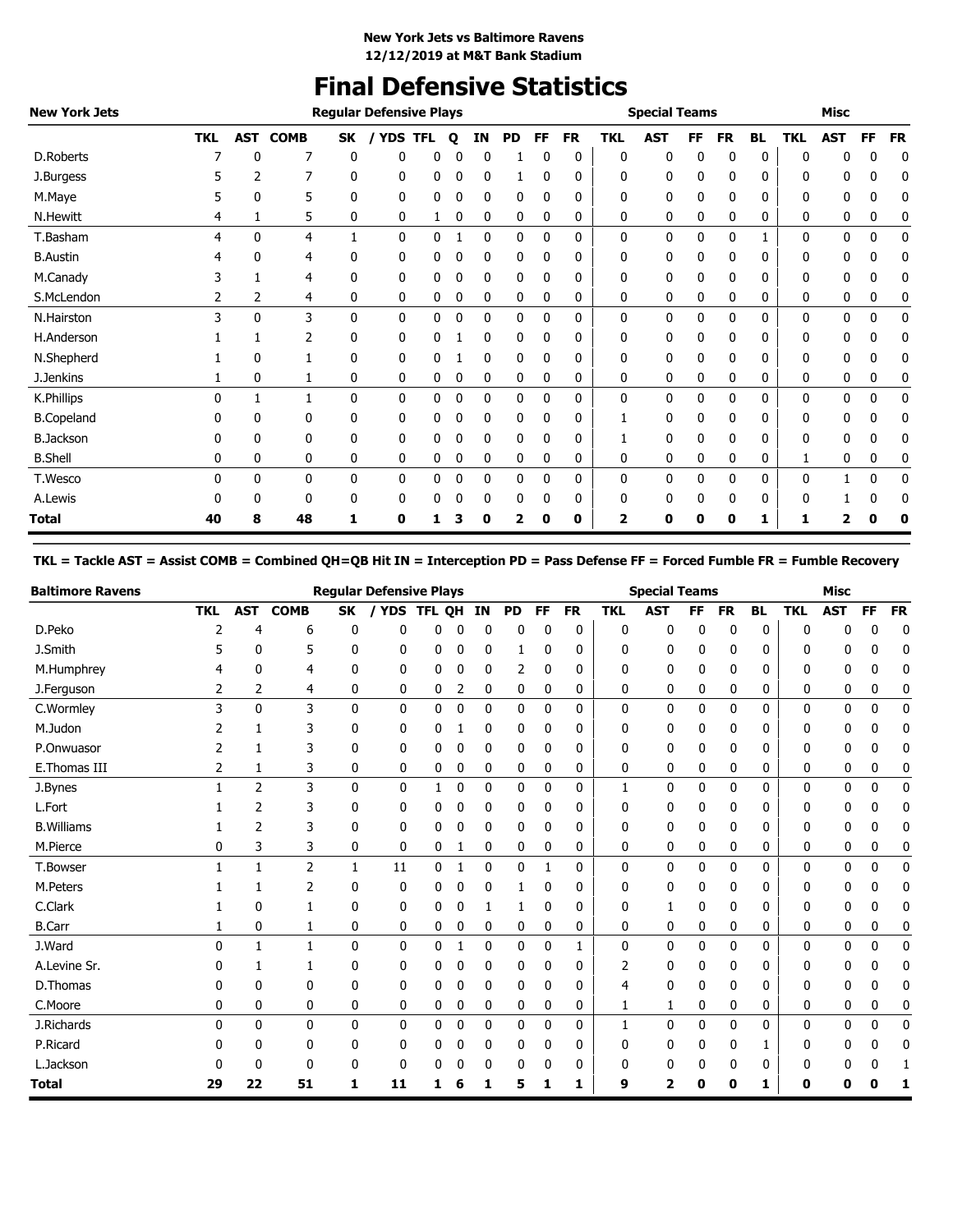# **First Half Summary**

|             |     | PERIOD SCORES                                           |                                                                          | TIME OF POSSESSION |                |      |
|-------------|-----|---------------------------------------------------------|--------------------------------------------------------------------------|--------------------|----------------|------|
| <b>Jets</b> |     | $0 \ 7 = 7$                                             | Jets                                                                     | 17:08              |                |      |
| Ravens      |     | $13 \ 8 = 21$                                           | Ravens                                                                   | 12:52              |                |      |
|             |     |                                                         | - Scoring Plays                                                          |                    |                |      |
| <b>Team</b> | 0tr | Time Play Description (Extra Point) (Drive Info)        |                                                                          |                    | <b>Visitor</b> | Home |
| Ravens      |     | 7:49 M.Ingram II 6 yd. run (J.Tucker kick) (9-84, 5:40) |                                                                          |                    |                | 7    |
| Ravens      |     |                                                         | 2:50 M. Boykin 5 yd. pass from L. Jackson (kick failed, wl) (5-61, 2:19) |                    | 0              | 13   |
| <b>Jets</b> |     |                                                         | 13:27 J.Crowder 4 yd. pass from S.Darnold (S.Ficken kick) (8-63, 4:23)   |                    |                | 13   |
| Ravens      |     |                                                         | 9:43 M.Andrews 1 yd. pass from L.Jackson (M.Ingram II run) (6-75, 3:44)  |                    |                | 21   |
|             |     |                                                         |                                                                          |                    |                |      |

|                                            | New York Jets | <b>Baltimore Ravens</b> |
|--------------------------------------------|---------------|-------------------------|
| <b>TOTAL FIRST DOWNS</b>                   | 9             | 12                      |
| First Downs Rushing-Passing-by Penalty     | $3 - 6 - 0$   | $6 - 5 - 1$             |
| <b>THIRD DOWN EFFICIENCY</b>               | $6 - 9 - 67%$ | $1 - 2 - 50%$           |
| <b>TOTAL NET YARDS</b>                     | 199           | 188                     |
| <b>Total Offensive Plays</b>               | 34            | 24                      |
| <b>NET YARDS RUSHING</b>                   | 61            | 133                     |
| <b>NET YARDS PASSING</b>                   | 138           | 55                      |
| Gross Yards Passing                        | 138           | 55                      |
| Times thrown-yards lost attempting to pass | $0 - 0$       | $0-0$                   |
| Pass Attempts-Completions-Had Intercepted  | $20 - 12 - 1$ | $8 - 6 - 0$             |
| <b>Punts-Number and Average</b>            | $1 - 48$      | $1 - 49$                |
| <b>Penalties-Number and Yards</b>          | $5 - 59$      | $1 - 5$                 |
| <b>Fumbles-Number and Lost</b>             | $0 - 0$       | $1 - 0$                 |
| <b>Red Zone Efficiency</b>                 | $1 - 2 - 50%$ | 3-3-100%                |
| <b>Average Drive Start</b>                 | <b>NYJ 38</b> | <b>BLT 21</b>           |

|                       |            | <b>New York Jets</b> |             |                                |            |           |           |           |              |                       |           |              |              |                      | <b>Baltimore Ravens</b> |            |              |              |            |             |              |             |
|-----------------------|------------|----------------------|-------------|--------------------------------|------------|-----------|-----------|-----------|--------------|-----------------------|-----------|--------------|--------------|----------------------|-------------------------|------------|--------------|--------------|------------|-------------|--------------|-------------|
| <b>RUSHING</b>        |            |                      | <b>ATT</b>  | <b>YDS</b>                     | <b>AVG</b> |           | LG        | <b>TD</b> |              | <b>RUSHING</b>        |           |              |              |                      |                         | <b>ATT</b> | <b>YDS</b>   |              | <b>AVG</b> |             | LG           | <b>TD</b>   |
| L.Bell                |            |                      | 12          | 56                             | 4.7        |           | 15        |           | $\mathbf{0}$ | L.Jackson             |           |              |              |                      |                         | 5          |              | 64           | 12.8       |             | 25           | $\Omega$    |
| T.Montgomery          |            |                      | 2           | 5                              | 2.5        |           | 4         |           | 0            | M.Ingram II           |           |              |              |                      |                         | 8          |              | 63           | 7.9        |             | 29           | 1           |
|                       |            |                      |             |                                |            |           |           |           |              | G.Edwards             |           |              |              |                      |                         | 2          |              | 6            | 3.0        |             | 4            | $\mathbf 0$ |
|                       |            |                      |             |                                |            |           |           |           |              | J.Hill                |           |              |              |                      |                         | 1          |              | $\mathbf{0}$ | 0.0        |             | 0            | $\mathbf 0$ |
| Total                 |            |                      | 14          | 61                             | 4.4        |           | 15        |           | 0            | Total                 |           |              |              |                      |                         | 16         | 133          |              | 8.3        |             | 29           | 1           |
| <b>PASSING</b>        | <b>ATT</b> | <b>CMP</b>           | <b>YDS</b>  | SK/YD                          | TD         | LG        | <b>IN</b> | <b>RT</b> |              | <b>PASSING</b>        |           |              |              | <b>ATT</b>           | <b>CMP</b>              | <b>YDS</b> | SK/YD        |              | TD         | LG IN       |              | <b>RT</b>   |
| S.Darnold             | 20         | 12                   | 138         | 0/0                            | 1          | 41        | 1         | 76.7      |              | L.Jackson             |           |              |              | 8                    | 6                       | 55         |              | 0/0          | 2          | 19          | $\mathbf{0}$ | 132.8       |
| Total                 | 20         | 12                   | 138         | 0/0                            | 1          | 41        | 1         | 76.7      |              | Total                 |           |              |              | 8                    | 6                       | 55         |              | 0/0          | 2          | 19          | $\mathbf{0}$ | 132.8       |
| <b>PASS RECEIVING</b> |            | <b>TAR</b>           | <b>REC</b>  | <b>YDS</b>                     | <b>AVG</b> |           | LG        | TD        |              | <b>PASS RECEIVING</b> |           |              |              |                      | <b>TAR</b>              | <b>REC</b> | <b>YDS</b>   |              | <b>AVG</b> |             | LG           | <b>TD</b>   |
| J.Crowder             |            | 6                    | 5           | 72                             | 14.4       |           | 41        |           | 1            | M.Andrews             |           |              |              |                      | 5                       | 3          |              | 16           | 5.3        |             | 8            | 1           |
| V.Smith               |            | 4                    | 2           | 36                             | 18.0       |           | 31        |           | 0            | H.Hurst               |           |              |              |                      |                         | 1          |              | 19           | 19.0       |             | 19           | 0           |
| Ro.Anderson           |            | 3                    | 2           | 10                             | 5.0        |           | 5         |           | 0            | W.Snead IV            |           |              |              |                      | 1                       | 1          |              | 15           | 15.0       |             | 15           | 0           |
| J.Smith               |            | 2                    | 1           | 12                             | 12.0       |           | 12        |           | 0            | M.Boykin              |           |              |              |                      | 1                       | 1          |              | 5            | 5.0        |             | 5            | 1           |
| T.Montgomery          |            | 1                    | 1           | 5                              | 5.0        |           | 5         |           | 0            |                       |           |              |              |                      |                         |            |              |              |            |             |              |             |
| L.Bell                |            |                      | 1           | 3                              | 3.0        |           | 3         |           | 0            |                       |           |              |              |                      |                         |            |              |              |            |             |              |             |
| D.Brown               |            |                      | 0           | 0                              | 0.0        |           | 0         |           | 0            |                       |           |              |              |                      |                         |            |              |              |            |             |              |             |
| Total                 |            | 18                   | 12          | 138                            | 11.5       |           | 41        |           | 1            | Total                 |           |              |              |                      | 8                       | 6          |              | 55           | 9.2        |             | 19           | 2           |
| <b>New York Jets</b>  |            |                      |             | <b>Regular Defensive Plays</b> |            |           |           |           |              |                       |           |              |              | <b>Special Teams</b> |                         |            |              |              |            | <b>Misc</b> |              |             |
|                       | <b>TKL</b> | AST                  | <b>COMB</b> |                                | <b>SK</b>  | / YDS TFL |           | Q         | IN           | <b>PD</b>             | <b>FF</b> | <b>FR</b>    | <b>TKL</b>   | <b>AST</b>           | <b>FF</b>               | <b>FR</b>  | <b>BL</b>    | <b>TKL</b>   | <b>AST</b> |             | <b>FF</b>    | <b>FR</b>   |
| <b>B.Austin</b>       |            | 3                    | 0           | 3                              | 0          | 0         |           | 0<br>0    |              | 0<br>0                | 0         | $\mathbf{0}$ | $\mathbf{0}$ | 0                    | 0                       | 0          | $\mathbf{0}$ |              | 0          | 0           | 0            | 0           |
| <b>D.Roberts</b>      |            | 3                    | 0           | 3                              | 0          | 0         |           | 0<br>0    |              | 0<br>0                | 0         | 0            | 0            | 0                    | 0                       | 0          | 0            |              | 0          | 0           | 0            | 0           |
| N.Hewitt              |            | 2                    | 1           | 3                              | 0          | 0         |           | 0         | 0            | 0<br>0                | 0         | 0            | 0            |                      | 0<br>0                  | 0          | 0            |              | 0          | 0           | 0            | 0           |
| J.Burgess             |            | 2                    | 0           | 2                              | 0          | 0         |           | 0<br>0    |              | 0<br>0                | 0         | 0            | 0            | 0                    | 0                       | 0          | 0            |              | 0          | 0           | 0            | 0           |
| <b>Total</b>          |            | 10                   | 1           | 11                             | 0          | 0         |           | 0<br>0    |              | 0<br>0                | 0         | 0            | $\mathbf 0$  | 0                    | 0                       | 0          | 0            |              | 0          | 0           | $\bf{0}$     | $\mathbf 0$ |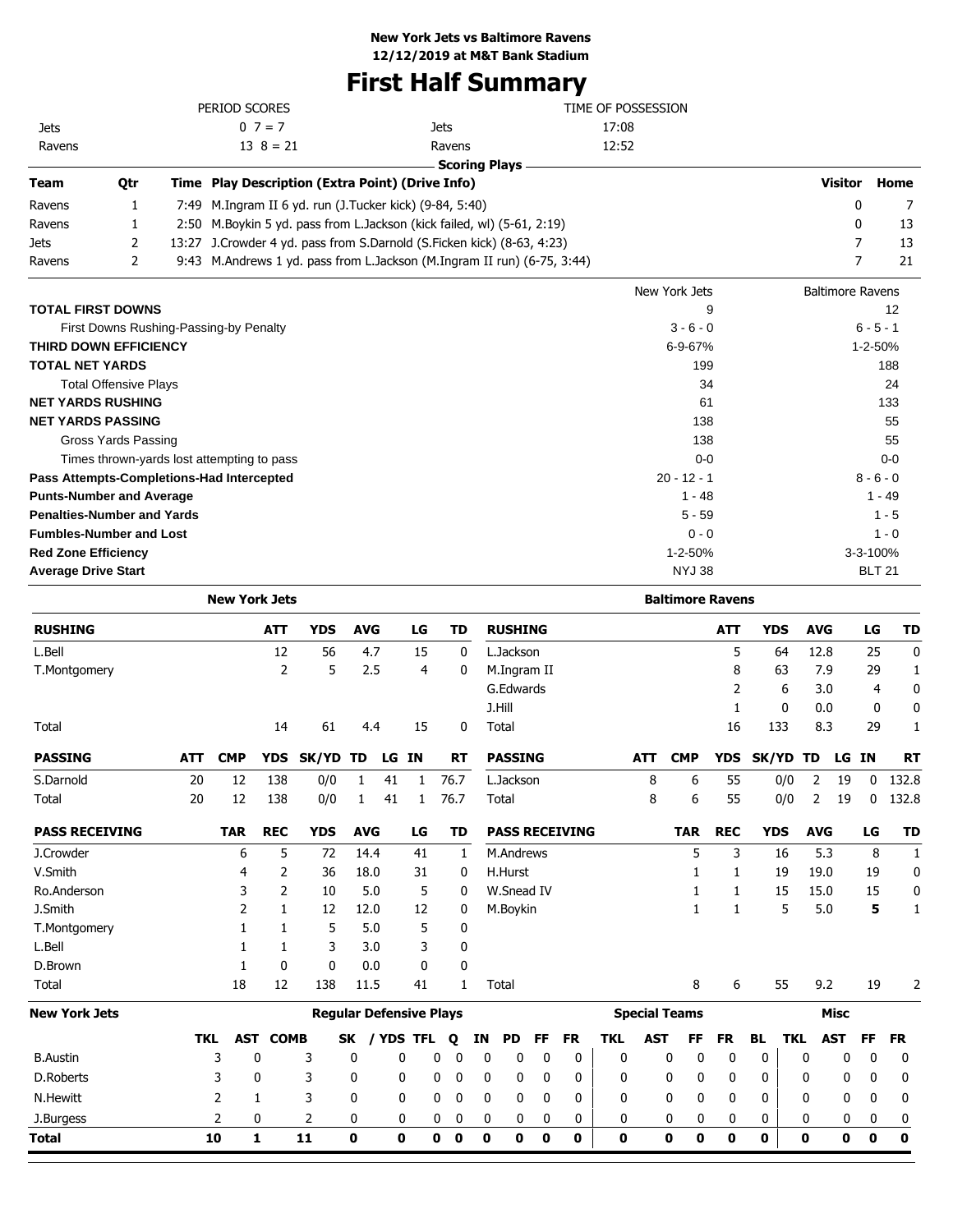# **First Half Summary**

| <b>Baltimore Ravens</b> |     |            |             | <b>Regular Defensive Plays</b> |            |   |    |     |    |           |     | <b>Special Teams</b> |    |    |              |     | Misc |     |              |
|-------------------------|-----|------------|-------------|--------------------------------|------------|---|----|-----|----|-----------|-----|----------------------|----|----|--------------|-----|------|-----|--------------|
|                         | TKL | <b>AST</b> | <b>COMB</b> | <b>SK</b>                      | YDS TFL QH |   | IN | PD. | FF | <b>FR</b> | TKL | AST                  | FF | FR | BL           | TKL | AST  | FF. | <b>FR</b>    |
| J.Smith                 | 4   |            | 4           |                                |            | υ |    |     |    |           |     |                      |    |    |              |     |      |     | 0            |
| M.Humphrey              |     |            |             |                                |            | 0 |    |     |    | 0         | 0   |                      |    |    |              | 0   |      |     | 0            |
| J.Ferguson              |     |            |             |                                |            | U |    |     |    |           |     |                      |    |    |              | 0   |      |     | $\mathbf{0}$ |
| D.Peko                  |     |            |             |                                |            |   |    |     |    |           | 0   | 0                    |    |    | $\mathbf{0}$ | 0   |      |     | $\mathbf{0}$ |
| <b>Total</b>            |     |            |             |                                |            |   |    |     |    | 0         | 0   |                      | o  |    |              |     |      |     | - 0          |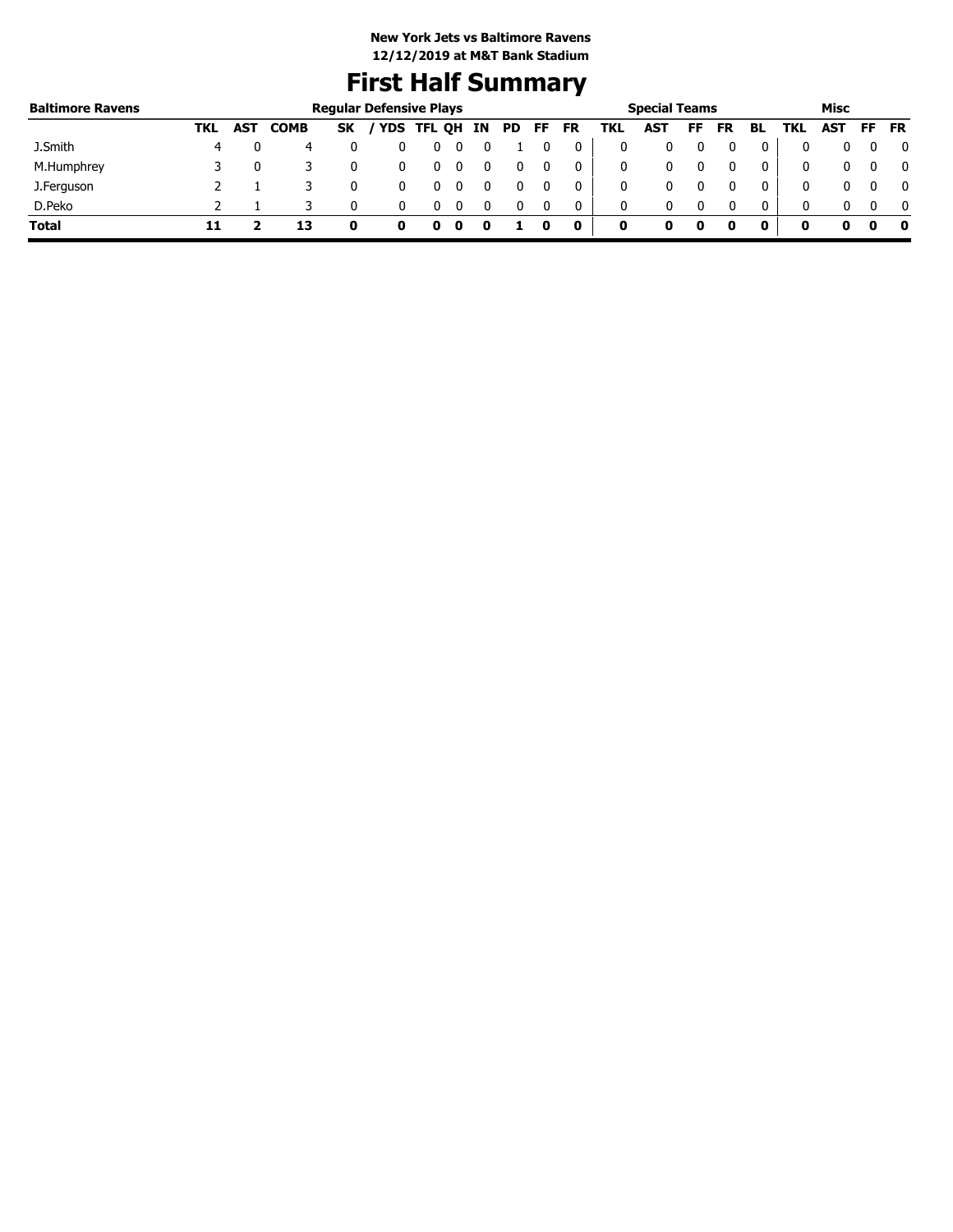|  |  |  |  | New York Jets vs Baltimore Ravens at M&T Bank Stadium |  |  |  |  |
|--|--|--|--|-------------------------------------------------------|--|--|--|--|
|--|--|--|--|-------------------------------------------------------|--|--|--|--|

| Play By Play                     |                                                                                                                                                 |              |                  |                         |          |   | <b>First Quarter</b>                                       |                               |                                                                                                                                               | 12/12/2019     |
|----------------------------------|-------------------------------------------------------------------------------------------------------------------------------------------------|--------------|------------------|-------------------------|----------|---|------------------------------------------------------------|-------------------------------|-----------------------------------------------------------------------------------------------------------------------------------------------|----------------|
|                                  | NYJ wins toss, elects to Receive, and BLT elects to defend the West goal.                                                                       |              |                  |                         |          |   |                                                            |                               |                                                                                                                                               |                |
|                                  | J.Tucker kicks 68 yards from BLT 35 to NYJ -3. T.Montgomery to NYJ 31 for 34 yards (D.Thomas).                                                  |              |                  |                         |          |   |                                                            |                               |                                                                                                                                               |                |
|                                  | New York Jets at 15:00, (1st play from scrimmage 14:54)                                                                                         |              |                  |                         |          |   |                                                            |                               |                                                                                                                                               |                |
| 1-10-NYJ 31                      | (14:54) (Shotgun) S.Darnold pass short left to Ro.Anderson pushed ob at NYJ 36 for 5 yards (M.Humphrey).                                        |              |                  |                         |          |   |                                                            |                               |                                                                                                                                               |                |
| 2-5-NYJ 36                       | $(14:23)$ L.Bell left guard to NYJ 36 for no gain (M.Judon).                                                                                    |              |                  |                         |          |   |                                                            |                               |                                                                                                                                               |                |
| 3-5-NYJ 36                       | (13:43) (Shotgun) S.Darnold pass incomplete short right to V.Smith [J.Ward].                                                                    |              |                  |                         |          |   |                                                            |                               |                                                                                                                                               |                |
| 4-5-NYJ 36                       | (13:36) (Punt formation) L.Edwards punts 48 yards to BLT 16, Center-T.Hennessy, fair catch by D.Thomas.                                         |              |                  |                         |          |   |                                                            |                               |                                                                                                                                               |                |
| <b>Baltimore Ravens at 13:29</b> |                                                                                                                                                 |              |                  |                         |          |   |                                                            |                               |                                                                                                                                               |                |
| 1-10-BLT 16                      | (13:29) (Shotgun) L.Jackson pass short right to H.Hurst to BLT 35 for 19 yards (J.Burgess).                                                     |              |                  |                         |          |   |                                                            |                               |                                                                                                                                               | P1             |
| 1-10-BLT 35                      | (12:46) (Shotgun) L.Jackson left tackle pushed ob at NYJ 45 for 20 yards (N.Hairston).                                                          |              |                  |                         |          |   |                                                            |                               |                                                                                                                                               | R2             |
| 1-10-NYJ 45                      |                                                                                                                                                 |              |                  |                         |          |   |                                                            |                               | (12:06) (Shotgun) L.Jackson FUMBLES (Aborted) at NYJ 49, and recovers at NYJ 49. L.Jackson to NYJ 49 for no gain. Handoff to M.Ingram II      |                |
| 2-5-NYJ 40                       | to NYJ 40 for 9 yards (B.Austin).<br>(11:28) (Shotgun) L.Jackson pass short middle to W.Snead IV pushed ob at NYJ 25 for 15 yards (N.Hairston). |              |                  |                         |          |   |                                                            |                               |                                                                                                                                               | P <sub>3</sub> |
|                                  | Timeout #1 by BLT at 10:43.                                                                                                                     |              |                  |                         |          |   |                                                            |                               |                                                                                                                                               |                |
| 1-10-NYJ 25                      | (10:43) (Shotgun) L. Jackson left end ran ob at NYJ 23 for 2 yards (D. Roberts).                                                                |              |                  |                         |          |   |                                                            |                               |                                                                                                                                               |                |
| 2-8-NYJ 23                       | (10:03) (Shotgun) L.Jackson pass short middle to M.Andrews to NYJ 16 for 7 yards (D.Roberts).                                                   |              |                  |                         |          |   |                                                            |                               |                                                                                                                                               |                |
| 3-1-NYJ 16                       | (9:25) (Shotgun) M.Ingram II left guard to NYJ 11 for 5 yards (M.Maye).                                                                         |              |                  |                         |          |   |                                                            |                               |                                                                                                                                               | R4             |
| <u>1-10-NYJ 11</u>               |                                                                                                                                                 |              |                  |                         |          |   |                                                            |                               | (8:36) (Shotgun) L.Jackson right tackle to NYJ 6 for 5 yards (N.Hewitt). Lamar Jackson breaks NFL single season record for rushing yards by a |                |
| 2-5-NYJ 6                        | QB, formerly held by Michael Vick.<br>(7:55) (Shotgun) M.Ingram II left tackle for 6 yards, TOUCHDOWN.                                          |              |                  |                         |          |   |                                                            |                               |                                                                                                                                               | R <sub>5</sub> |
|                                  | J.Tucker extra point is GOOD, Center-M.Cox, Holder-S.Koch.                                                                                      |              |                  |                         |          |   |                                                            |                               |                                                                                                                                               |                |
|                                  |                                                                                                                                                 |              |                  |                         |          |   | NYJ 0 BLT 7, 9 plays, 84 yards, 5:40 drive, 7:11 elapsed   |                               |                                                                                                                                               |                |
|                                  | J.Tucker kicks 60 yards from BLT 35 to NYJ 5. T.Montgomery to NYJ 36 for 31 yards (D.Thomas).                                                   |              |                  |                         |          |   |                                                            |                               |                                                                                                                                               |                |
|                                  | New York Jets at 7:49, (1st play from scrimmage 7:42)                                                                                           |              |                  |                         |          |   |                                                            |                               |                                                                                                                                               |                |
| 1-10-NYJ 36                      | (7:42) S.Darnold pass short right to T.Montgomery pushed ob at NYJ 41 for 5 yards (M.Peters).                                                   |              |                  |                         |          |   |                                                            |                               |                                                                                                                                               |                |
| 2-5-NYJ 41                       | (7:13) L.Bell right guard to BLT 44 for 15 yards (C.Clark, J.Ferguson).                                                                         |              |                  |                         |          |   |                                                            |                               |                                                                                                                                               | R1             |
| 1-10-BLT 44                      | (6:37) (No Huddle, Shotgun) S.Darnold pass short left to J.Smith ran ob at BLT 32 for 12 yards.                                                 |              |                  |                         |          |   |                                                            |                               |                                                                                                                                               | P2             |
| 1-10-BLT 32                      | (6:05) T.Montgomery left tackle to BLT 31 for 1 yard (D.Peko).                                                                                  |              |                  |                         |          |   |                                                            |                               |                                                                                                                                               |                |
| 2-9-BLT 31                       | (5:24) (Shotgun) S.Darnold pass incomplete short middle to V.Smith (M.Peters).                                                                  |              |                  |                         |          |   |                                                            |                               |                                                                                                                                               |                |
| 3-9-BLT 31                       | (5:19) (Shotgun) S.Darnold pass incomplete short middle [M.Pierce].                                                                             |              |                  |                         |          |   |                                                            |                               |                                                                                                                                               |                |
| 4-9-BLT 31                       |                                                                                                                                                 |              |                  |                         |          |   |                                                            |                               | (5:13) (Field Goal formation) S.Ficken 49 yard field goal is BLOCKED (P.Ricard), Center-T.Hennessy, Holder-L.Edwards.                         |                |
| <b>Baltimore Ravens at 5:09</b>  |                                                                                                                                                 |              |                  |                         |          |   |                                                            |                               |                                                                                                                                               |                |
| 1-10-BLT 39                      | (5:09) (Shotgun) L.Jackson pass incomplete short middle to M.Andrews.                                                                           |              |                  |                         |          |   |                                                            |                               |                                                                                                                                               |                |
| 2-10-BLT 39                      | (5:04) (Shotgun) M.Ingram II right tackle to NYJ 32 for 29 yards (D.Roberts).                                                                   |              |                  |                         |          |   |                                                            |                               |                                                                                                                                               | R6             |
| 1-10-NYJ 32                      | (4:20) (Shotgun) G. Edwards left guard to NYJ 30 for 2 yards (T. Basham).                                                                       |              |                  |                         |          |   |                                                            |                               |                                                                                                                                               |                |
| 2-8-NYJ 30                       | (3:44) (Shotgun) L.Jackson scrambles right guard ran ob at NYJ 5 for 25 yards (B.Austin).                                                       |              |                  |                         |          |   |                                                            |                               |                                                                                                                                               | R7             |
| $1-5-NYJ5$                       | (2:57) (Shotgun) L.Jackson pass short right to M.Boykin for 5 yards, TOUCHDOWN [H.Anderson].                                                    |              |                  |                         |          |   |                                                            |                               |                                                                                                                                               | P8             |
|                                  | J.Tucker extra point is No Good, Wide Left, Center-M.Cox, Holder-S.Koch.                                                                        |              |                  |                         |          |   |                                                            |                               |                                                                                                                                               |                |
|                                  |                                                                                                                                                 |              |                  |                         |          |   | NYJ 0 BLT 13, 5 plays, 61 yards, 2:19 drive, 12:10 elapsed |                               |                                                                                                                                               |                |
|                                  | J.Tucker kicks 65 yards from BLT 35 to NYJ 0. V.Smith to NYJ 37 for 37 yards (J.Richards).                                                      |              |                  |                         |          |   |                                                            |                               |                                                                                                                                               |                |
|                                  | New York Jets at 2:50, (1st play from scrimmage 2:43)                                                                                           |              |                  |                         |          |   |                                                            |                               |                                                                                                                                               |                |
| 1-10-NYJ 37                      | (2:43) L.Bell right guard to NYJ 42 for 5 yards (M.Pierce; L.Fort).                                                                             |              |                  |                         |          |   |                                                            |                               |                                                                                                                                               |                |
| 2-5-NYJ 42                       | (2:08) C.McDermott reported in as eligible. L.Bell right guard to NYJ 49 for 7 yards (M.Pierce; B.Williams).                                    |              |                  |                         |          |   |                                                            |                               |                                                                                                                                               | R3             |
| 1-10-NYJ 49                      |                                                                                                                                                 |              |                  |                         |          |   |                                                            |                               | (1:28) S.Darnold pass short right to V.Smith to BLT 32 for 19 yards (M.Humphrey). FUMBLES (M.Humphrey), ball out of bounds at BLT 29.         |                |
|                                  | PENALTY on NYJ-J.Harrison, Illegal Blindside Block, 15 yards, enforced at NYJ 49 - No Play.                                                     |              |                  |                         |          |   |                                                            |                               |                                                                                                                                               |                |
| 1-25-NYJ 34                      | (:59) L.Bell right guard to NYJ 38 for 4 yards (J.Ferguson).                                                                                    |              |                  |                         |          |   |                                                            |                               |                                                                                                                                               |                |
| 2-21-NYJ 38                      | (:15) (Shotgun) S.Darnold pass short middle to J.Crowder to 50 for 12 yards (P.Onwuasor).                                                       |              |                  |                         |          |   |                                                            |                               |                                                                                                                                               |                |
| <b>END OF QUARTER</b>            | <b>Score</b>                                                                                                                                    | Time<br>Poss | $\bf R$          | <b>First Downs</b><br>P | X        | т | 3 Down                                                     | <b>Efficiencies</b><br>4 Down |                                                                                                                                               |                |
| <b>New York Jets</b>             | $\bf{0}$                                                                                                                                        | 7:01         | $\boldsymbol{2}$ | 1                       | $\bf{0}$ | 3 | 0/2                                                        | 0/0                           |                                                                                                                                               |                |
| <b>Baltimore Ravens</b>          | 13                                                                                                                                              | 7:59         | 5                | $\mathbf{3}$            | $\bf{0}$ | 8 | 1/1                                                        | 0/0                           |                                                                                                                                               |                |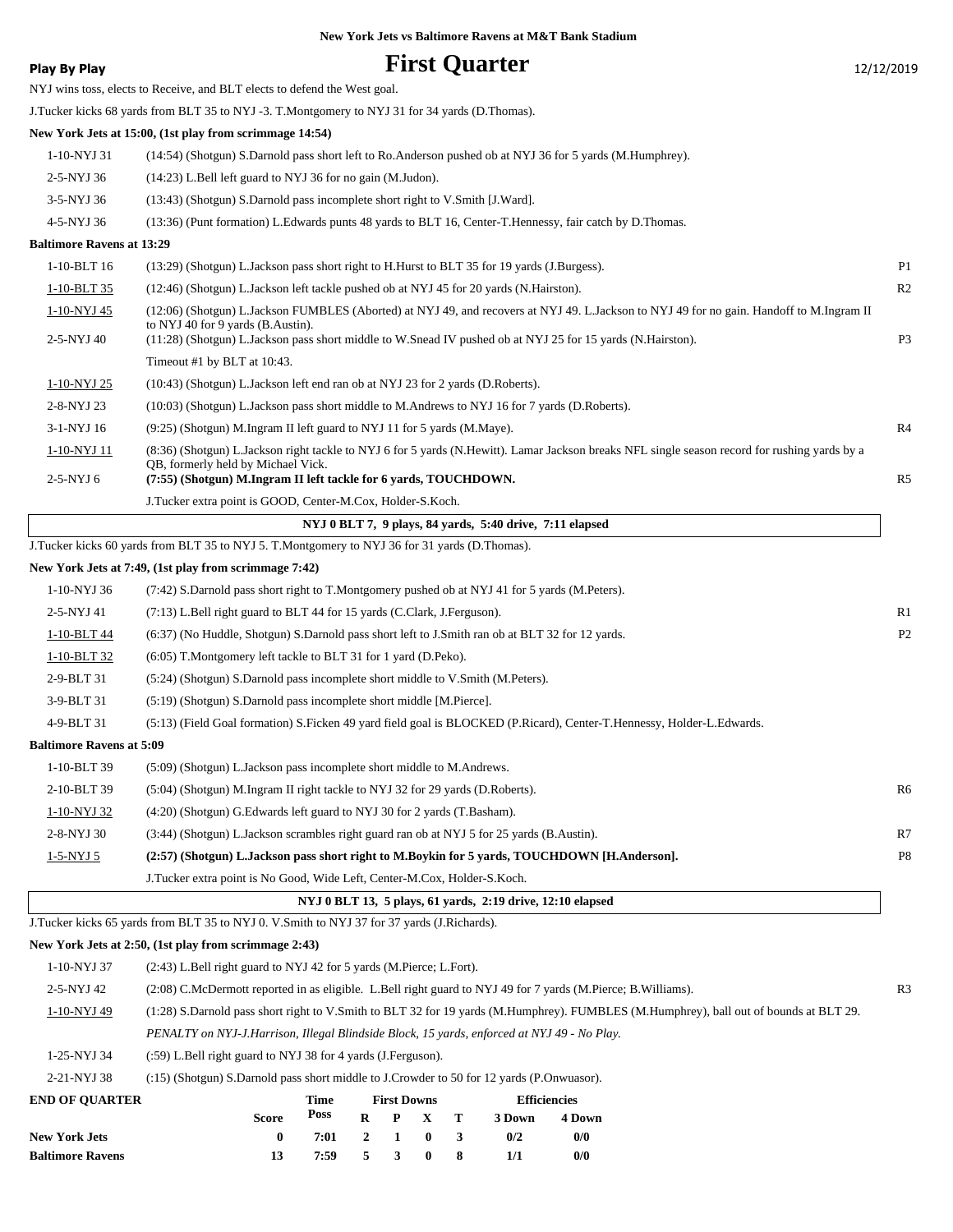| <b>Play By Play</b>              | <b>Second Quarter</b>                                                                                                                        | 12/12/2019      |
|----------------------------------|----------------------------------------------------------------------------------------------------------------------------------------------|-----------------|
| New York Jets continued.         |                                                                                                                                              |                 |
| $3-9-50$                         | (15:00) (Shotgun) S.Darnold pass deep middle to J.Crowder pushed ob at BLT 9 for 41 yards (E.Thomas III). Darnold completes pass on the run, | P4              |
| $1-9-BLT9$                       | avoiding pass rush.<br>(14:20) L.Bell left guard to BLT 4 for 5 yards (C.Wormley).                                                           |                 |
| $2-4-BLT4$                       | (13:37) (Shotgun) S.Darnold pass incomplete short right to J.Crowder.                                                                        |                 |
| 3-4-BLT 4                        | (13:32) (Shotgun) C.McDermott reported in as eligible. S.Darnold pass short right to J.Crowder for 4 yards, TOUCHDOWN.                       | P <sub>5</sub>  |
|                                  | S.Ficken extra point is GOOD, Center-T.Hennessy, Holder-L.Edwards.                                                                           |                 |
|                                  | NYJ 7 BLT 13, 8 plays, 63 yards, 4:23 drive, 1:33 elapsed                                                                                    |                 |
|                                  | S.Ficken kicks 65 yards from NYJ 35 to end zone, Touchback.                                                                                  |                 |
| <b>Baltimore Ravens at 13:27</b> |                                                                                                                                              |                 |
| 1-10-BLT 25                      | (13:27) (Shotgun) M.Ingram II right guard to BLT 32 for 7 yards (M.Maye).                                                                    |                 |
| 2-3-BLT 32                       | (12:48) (Shotgun) L.Jackson left tackle pushed ob at BLT 44 for 12 yards (N.Hewitt).                                                         | R9              |
| 1-10-BLT 44                      | (12:10) (Shotgun) G. Edwards right guard to BLT 48 for 4 yards (J. Jenkins, M. Canady).                                                      |                 |
| 2-6-BLT 48                       | (11:31) (Shotgun) L.Jackson pass short left to M.Andrews pushed ob at NYJ 44 for 8 yards (B.Austin).                                         | P <sub>10</sub> |
| 1-10-NYJ 44                      | (11:05) (Shotgun) L.Jackson pass incomplete deep middle to M.Brown [H.Anderson].                                                             |                 |
|                                  | PENALTY on NYJ-N.Hewitt, Defensive Pass Interference, 43 yards, enforced at NYJ 44 - No Play.                                                | X11             |
| 1-1-NYJ 01                       | (10:57) L.Jackson pass short middle to M.Andrews for 1 yard, TOUCHDOWN NULLIFIED by Penalty.                                                 |                 |
|                                  | PENALTY on BLT, Illegal Formation, 5 yards, enforced at NYJ 01 - No Play.                                                                    |                 |
| 1-6-NYJ 6                        | (10:54) (Shotgun) M.Ingram II right guard to NYJ 1 for 5 yards (N.Hewitt; H.Anderson).                                                       |                 |
| 2-1-NYJ 1                        | (10:06) P.Ehinger reported in as eligible. PENALTY on NYJ-S.McLendon, Encroachment, 0 yards, enforced at NYJ 1 - No Play.                    |                 |
| 2-1-NYJ 1                        | (9:56) P.Ehinger reported in as eligible. PENALTY on NYJ-F.Fatukasi, Encroachment, 0 yards, enforced at NYJ 1 - No Play.                     |                 |
| 2-1-NYJ 1                        | (9:47) P. Ehinger reported in as eligible. L. Jackson pass short left to M. Andrews for 1 yard, TOUCHDOWN.                                   | P <sub>12</sub> |
|                                  | (Pass formation) PENALTY on NYJ, Defensive Too Many Men on Field, 1 yard, enforced at NYJ 2 - No Play.                                       |                 |
|                                  | TWO-POINT CONVERSION ATTEMPT. M.Ingram II rushes right guard. ATTEMPT SUCCEEDS. Mark Ingram runs around RE.                                  |                 |
|                                  | NYJ 7 BLT 21, 6 plays, 75 yards, 3 penalties, 3:44 drive, 5:17 elapsed                                                                       |                 |
|                                  | J.Tucker kicks 65 yards from BLT 35 to NYJ 0. T.Montgomery to NYJ 26 for 26 yards (A.Levine Sr.).                                            |                 |
|                                  | New York Jets at 9:43, (1st play from scrimmage 9:38)                                                                                        |                 |
| 1-10-NYJ 26                      | (9:38) S.Darnold pass incomplete short right. Darnold throws ball away avoiding sack.                                                        |                 |
| 2-10-NYJ 26                      | (9:34) C.McDermott reported in as eligible. L.Bell left guard to NYJ 29 for 3 yards (D.Peko).                                                |                 |
|                                  | Timeout #1 by NYJ at 08:47.                                                                                                                  |                 |
| 3-7-NYJ 29                       | (8:47) (Shotgun) S.Darnold pass short left to V.Smith to BLT 40 for 31 yards (J.Smith).                                                      | P <sub>6</sub>  |
| 1-10-BLT 40                      | (8:04) (Shotgun) S.Darnold pass short middle to Ro.Anderson to BLT 35 for 5 yards (J.Smith).                                                 |                 |
| 2-5-BLT 35                       | (7:26) (Shotgun) T.Montgomery left guard to BLT 31 for 4 yards (J.Ferguson).                                                                 |                 |
| 3-1-BLT 31                       | (6:51) C.McDermott reported in as eligible. L.Bell left guard to BLT 30 for 1 yard (D.Peko; J.Bynes).                                        | R7              |
| $1-10-BLT30$                     | $(6:05)$ L.Bell right guard to BLT 24 for 6 yards (B.Williams).                                                                              |                 |
| 2-4-BLT 24                       | (5:29) L.Bell right guard to BLT 22 for 2 yards (E.Thomas III).                                                                              |                 |
| 3-2-BLT 22                       | (4:44) (Shotgun) S.Darnold pass short middle to J.Crowder to BLT 16 for 6 yards (M.Humphrey).                                                | P8              |
| $1 - 10 - BLT$ 16                | (3:56) (Shotgun) S.Darnold pass short left to L.Bell to BLT 13 for 3 yards (J.Smith).                                                        |                 |
| 2-7-BLT 13                       | (3:21) L.Bell right guard to BLT 12 for 1 yard (M.Judon; J.Bynes).                                                                           |                 |
| 3-6-BLT 12                       | (2:37) (Shotgun) S.Darnold pass short middle to V.Smith to BLT 7 for 5 yards (J.Smith).                                                      |                 |
| Two-Minute Warning               |                                                                                                                                              |                 |
| 4-1-BLT7                         | (2:00) S.Darnold pass incomplete short right to Ro.Anderson (J.Smith).                                                                       |                 |
| <b>Baltimore Ravens at 1:54</b>  |                                                                                                                                              |                 |
| $1-10-BLT7$                      | (1:54) (Shotgun) M.Ingram II right guard to BLT 13 for 6 yards (S.McLendon).                                                                 |                 |
| 2-4-BLT 13                       | (1:24) (Shotgun) M.Ingram II right guard to BLT 13 for no gain (S.McLendon; K.Phillips).                                                     |                 |
|                                  | Timeout #2 by NYJ at 01:18.                                                                                                                  |                 |
| 3-4-BLT 13                       | (1:18) (Shotgun) L.Jackson pass incomplete short right to M.Andrews [N.Shepherd].                                                            |                 |
| 4-4-BLT 13                       | (1:15) (Punt formation) S.Koch punts 49 yards to NYJ 38, Center-M.Cox. B.Berrios to BLT 41 for 21 yards (J.Bynes).                           |                 |
| New York Jets at 1:03            |                                                                                                                                              |                 |
| 1-10-BLT 41                      | (1:03) S.Darnold pass incomplete deep right to J.Smith.                                                                                      |                 |
|                                  |                                                                                                                                              |                 |

2-10-BLT 41 (:57) (Shotgun) L.Bell right guard to BLT 34 for 7 yards (M.Peters; A.Levine Sr.).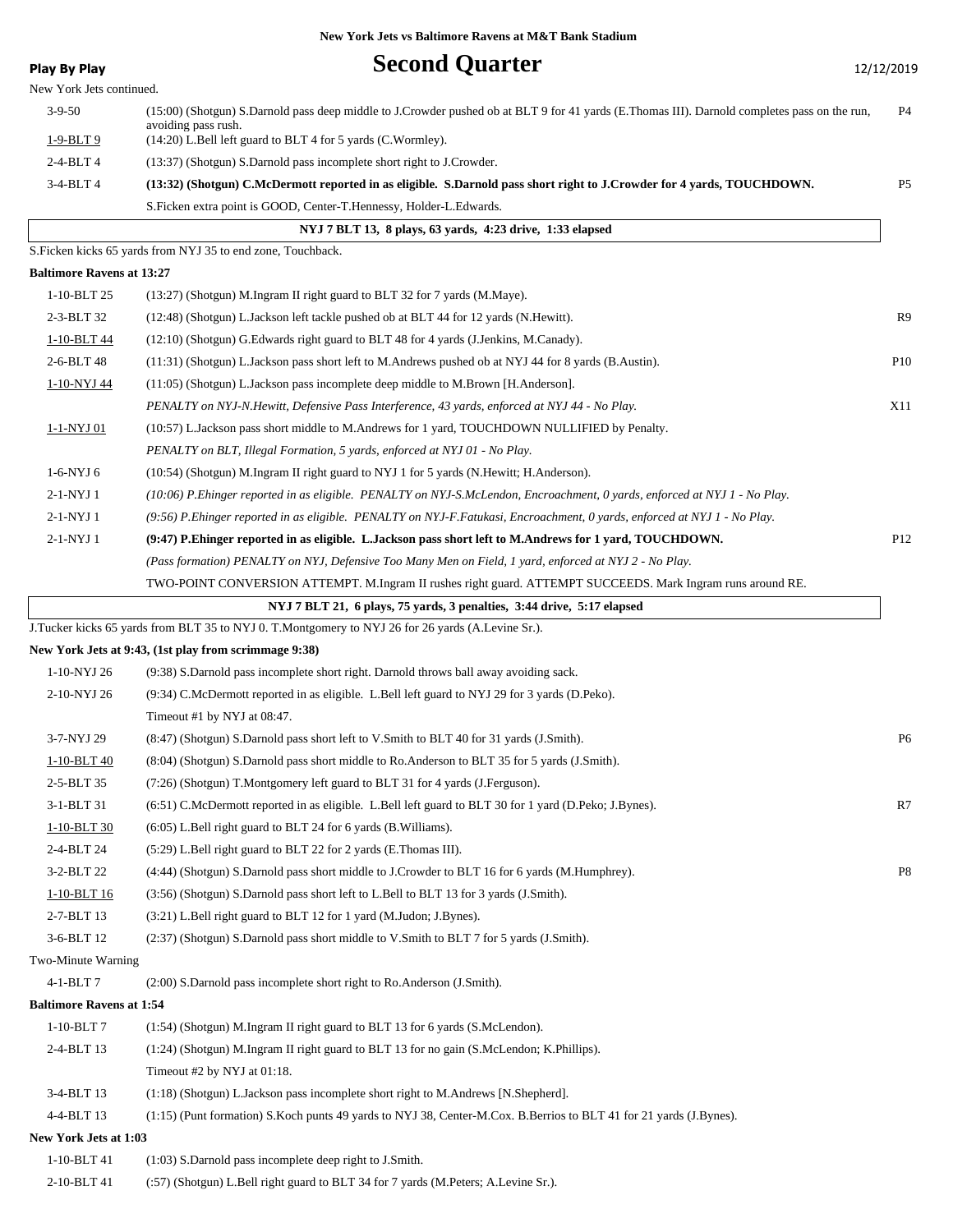3-3-BLT 34 (:35) (No Huddle, Shotgun) S.Darnold pass short left to J.Crowder pushed ob at BLT 25 for 9 yards (M.Humphrey). P9

1-10-BLT 25 (:29) (Shotgun) S.Darnold pass deep left intended for D.Brown INTERCEPTED by C.Clark at BLT 5. C.Clark to BLT 17 for 12 yards (B.Shell).

### **Baltimore Ravens at 0:18**

1-10-BLT 17 (:18) (Shotgun) J.Hill left guard to BLT 17 for no gain (J.Burgess).

| <b>END OF OUARTER</b>   |       | Time            | <b>First Downs</b> |  |                 |  | <b>Efficiencies</b> |               |  |
|-------------------------|-------|-----------------|--------------------|--|-----------------|--|---------------------|---------------|--|
|                         | Score | Poss            |                    |  | $R$ $P$ $X$ $T$ |  | 3 Down              | <b>4 Down</b> |  |
| <b>New York Jets</b>    |       | $10:07$ 1 5 0 6 |                    |  |                 |  | 6/7                 | 0/1           |  |
| <b>Baltimore Ravens</b> | 21    | $4:53$ 1 2 1 4  |                    |  |                 |  | 0/1                 | 0/0           |  |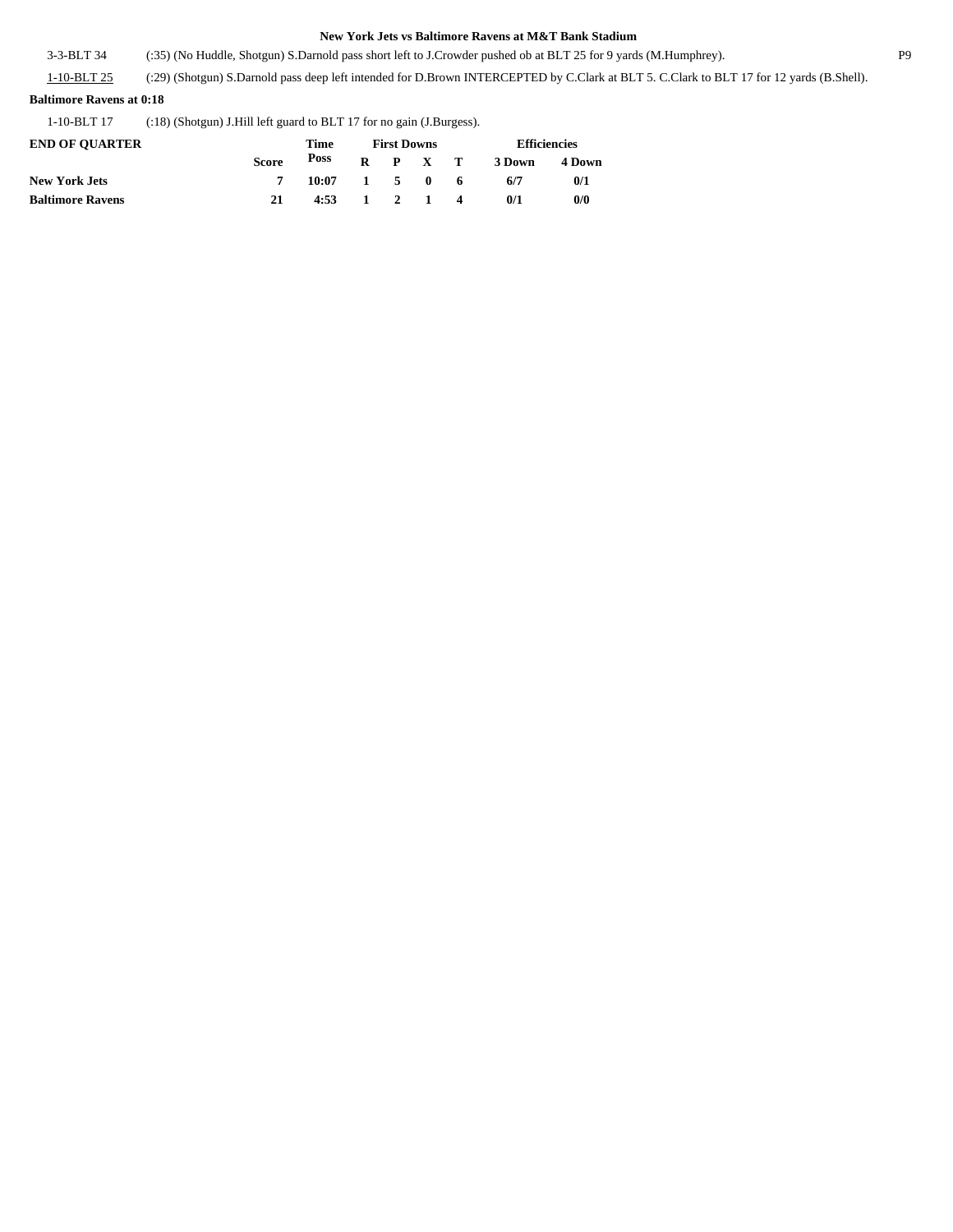## **Play By Play Play Play Play Play By Play Third Quarter** 12/12/2019

BLT elects to Receive, and NYJ elects to defend the West goal.

S.Ficken kicks 65 yards from NYJ 35 to end zone, Touchback.

### **Baltimore Ravens at 15:00**

1-10-BLT 25 (15:00) (Shotgun) L.Jackson scrambles left tackle pushed ob at BLT 28 for 3 yards (M.Maye). 2-7-BLT 28 (14:19) (Shotgun) J.Hill up the middle to BLT 32 for 4 yards (J.Burgess; S.McLendon). 3-3-BLT 32 (13:34) (Shotgun) L.Jackson pass incomplete short right to M.Ingram II (J.Burgess).

4-3-BLT 32 (13:31) (Punt formation) S.Koch punts 44 yards to NYJ 24, Center-M.Cox. B.Berrios to NYJ 32 for 8 yards (C.Clark; C.Moore).

### **New York Jets at 13:20**

1-10-NYJ 32 (13:20) C.McDermott reported in as eligible. L.Bell left guard to NYJ 38 for 6 yards (P.Onwuasor, B.Williams).

2-4-NYJ 38 (12:45) L.Bell left guard to NYJ 40 for 2 yards (M.Judon).

3-2-NYJ 40 (11:59) (Shotgun) S.Darnold pass incomplete deep right to Ro.Anderson.

4-2-NYJ 40 (11:53) (Punt formation) L.Edwards punts 40 yards to BLT 20, Center-T.Hennessy, fair catch by D.Thomas.

### **Baltimore Ravens at 11:46**

| 1-10-BLT 20           | (11:46) (Shotgun) L.Jackson pass short middle to M.Brown to BLT 29 for 9 yards (D.Roberts).            |     |
|-----------------------|--------------------------------------------------------------------------------------------------------|-----|
| $2-1-BLT$ 29          | $(11:10)$ (Shotgun) L. Jackson left tackle to BLT 32 for 3 yards (N. Hairston).                        | R13 |
| 1-10-BLT 32           | $(10:27)$ (Shotgun) M.Ingram II left guard to BLT 36 for 4 yards (H.Anderson).                         |     |
| $2-6-BLT36$           | (9:48) (Shotgun) L.Jackson pass short right to M.Brown to BLT 41 for 5 yards (M.Canady).               |     |
| $3-1-BLT41$           | $(9:16)$ (Shotgun) G. Edwards left guard to BLT 41 for no gain (J. Burgess).                           |     |
| 4-1-BLT 41            | (8.28) (Punt formation) S. Koch punts 44 yards to NYJ 15, Center-M. Cox, out of bounds.                |     |
| New York Jets at 8:21 |                                                                                                        |     |
| 1-10-NYJ 15           | (8.21) C.McDermott reported in as eligible. L.Bell right guard to NYJ 18 for 3 yards (J.Ward; D.Peko). |     |

| 2-7-NYJ 18                      | (7:35) S.Darnold pass short right to Ro.Anderson ran ob at NYJ 33 for 15 yards.                                                                                                                | P <sub>10</sub> |
|---------------------------------|------------------------------------------------------------------------------------------------------------------------------------------------------------------------------------------------|-----------------|
| 1-10-NYJ 33                     | $(6.58)$ S.Darnold pass short middle to L.Bell to NYJ 31 for -2 yards (J.Bynes).                                                                                                               |                 |
| 2-12-NYJ 31                     | $(6:11)$ (Shotgun) S.Darnold pass short right to V.Smith to NYJ 35 for 4 yards (C.Wormley).                                                                                                    |                 |
| 3-8-NYJ 35                      | (5:29) (Shotgun) S.Darnold sacked at NYJ 25 for -10 yards (T.Bowser). FUMBLES (T.Bowser) [T.Bowser], RECOVERED by BLT-J.Ward at<br>NYJ 24. J. Ward to NYJ 24 for no gain (T. Wesco: A. Lewis). |                 |
| <b>Baltimore Ravens at 5:20</b> |                                                                                                                                                                                                |                 |
| 1-10-NYJ 24                     | (5:20) (Shotgun) L.Jackson pass incomplete deep middle to H.Hurst (D.Roberts).                                                                                                                 |                 |
| 2-10-NYJ 24                     | (5:14) (Shotgun) L.Jackson pass deep middle to M.Brown for 24 yards, TOUCHDOWN.                                                                                                                | P <sub>14</sub> |

J.Tucker extra point is GOOD, Center-M.Cox, Holder-S.Koch.

### **NYJ 7 BLT 28, 2 plays, 24 yards, 0:11 drive, 9:51 elapsed**

J.Tucker kicks 67 yards from BLT 35 to NYJ -2. V.Smith to NYJ 26 for 28 yards (D.Thomas).

### **New York Jets at 5:09, (1st play from scrimmage 5:02)**

| 1-10-NYJ 26                     | (5:02) (Shotgun) S.Darnold pass incomplete short right.                                                                                                                                                  |                 |  |  |  |  |
|---------------------------------|----------------------------------------------------------------------------------------------------------------------------------------------------------------------------------------------------------|-----------------|--|--|--|--|
| 2-10-NYJ 26                     | (4:55) L.Bell right guard to NYJ 29 for 3 yards (C.Wormley).                                                                                                                                             |                 |  |  |  |  |
| 3-7-NYJ 29                      | (4:12) (Shotgun) S.Darnold pass incomplete short left to J.Crowder [J.Ferguson].                                                                                                                         |                 |  |  |  |  |
| 4-7-NYJ 29                      | (4:07) (Punt formation) L.Edwards punts 59 yards to BLT 12, Center-T.Hennessy. D.Thomas pushed ob at BLT 20 for 8 yards (B.Copeland).                                                                    |                 |  |  |  |  |
| <b>Baltimore Ravens at 3:56</b> |                                                                                                                                                                                                          |                 |  |  |  |  |
| 1-10-BLT 20                     | (3:56) (Shotgun) M.Ingram II right guard to BLT 22 for 2 yards (J.Burgess).                                                                                                                              |                 |  |  |  |  |
| 2-8-BLT 22                      | (3:16) (Shotgun) L.Jackson pass incomplete short right to P.Ricard.                                                                                                                                      |                 |  |  |  |  |
| 3-8-BLT 22                      | (3:13) (Shotgun) L. Jackson pass short middle to M. Brown to BLT 29 for 7 yards (J. Burgess).                                                                                                            |                 |  |  |  |  |
| 4-1-BLT 29                      | (2:28) (Shotgun) L.Jackson pass deep right to M.Andrews to NYJ 35 for 36 yards (D.Roberts).                                                                                                              | P <sub>15</sub> |  |  |  |  |
| 1-10-NYJ 35                     | (1.51) (Shotgun) L.Jackson pass short middle to S.Roberts to NYJ 23 for 12 yards (D.Roberts).                                                                                                            | P <sub>16</sub> |  |  |  |  |
| 1-10-NYJ 23                     | (1:26) (No Huddle, Shotgun) PENALTY on BLT-P.Mekari, False Start, 5 yards, enforced at NYJ 23 - No Play.                                                                                                 |                 |  |  |  |  |
| 1-15-NYJ 28                     | $(1:14)$ (Shotgun) L. Jackson pass incomplete deep right.                                                                                                                                                |                 |  |  |  |  |
| 2-15-NYJ 28                     | $(1:04)$ (Shotgun) PENALTY on BLT, Delay of Game, 5 yards, enforced at NYJ 28 - No Play.                                                                                                                 |                 |  |  |  |  |
| 2-20-NYJ 33                     | (1:04) (Shotgun) L.Jackson pass deep left to S.Roberts for 33 yards, TOUCHDOWN. Lamar Jackson's 4th TD pass of game and 32nd of<br>season.<br>J.Tucker extra point is GOOD, Center-M.Cox, Holder-S.Koch. | P <sub>17</sub> |  |  |  |  |

 **NYJ 7 BLT 35, 7 plays, 80 yards, 2:58 drive, 14:02 elapsed**

J.Tucker kicks 45 yards from BLT 35 to NYJ 20. T.Montgomery to NYJ 22 for 2 yards (A.Levine Sr.).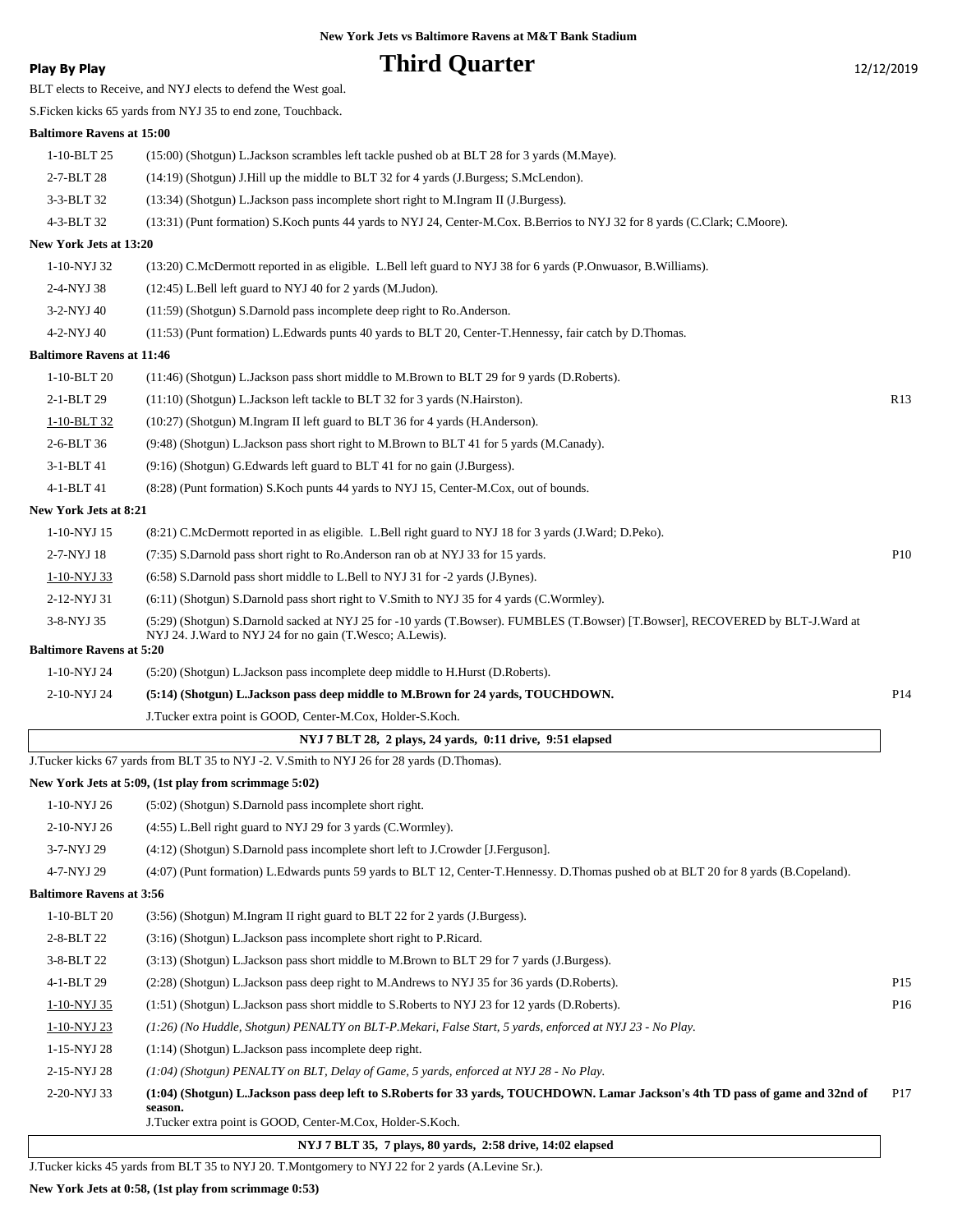1-10-NYJ 22 (:53) (Shotgun) S.Darnold scrambles right tackle ran ob at NYJ 33 for 11 yards (L.Fort). R11

1-10-NYJ 33 (:10) L.Bell left guard to NYJ 36 for 3 yards (M.Humphrey).

| <b>END OF OUARTER</b>   |              | Time           | <b>First Downs</b> |  |                 |  | <b>Efficiencies</b> |        |  |
|-------------------------|--------------|----------------|--------------------|--|-----------------|--|---------------------|--------|--|
|                         | <b>Score</b> |                |                    |  | $R$ $P$ $X$ $T$ |  | 3 Down              | 4 Down |  |
| <b>New York Jets</b>    |              | $6:46$ 1 1 0 2 |                    |  |                 |  | 0/3                 | 0/0    |  |
| <b>Baltimore Ravens</b> | 35           | 8:14 1 4 0 5   |                    |  |                 |  | 0/3                 | 1/1    |  |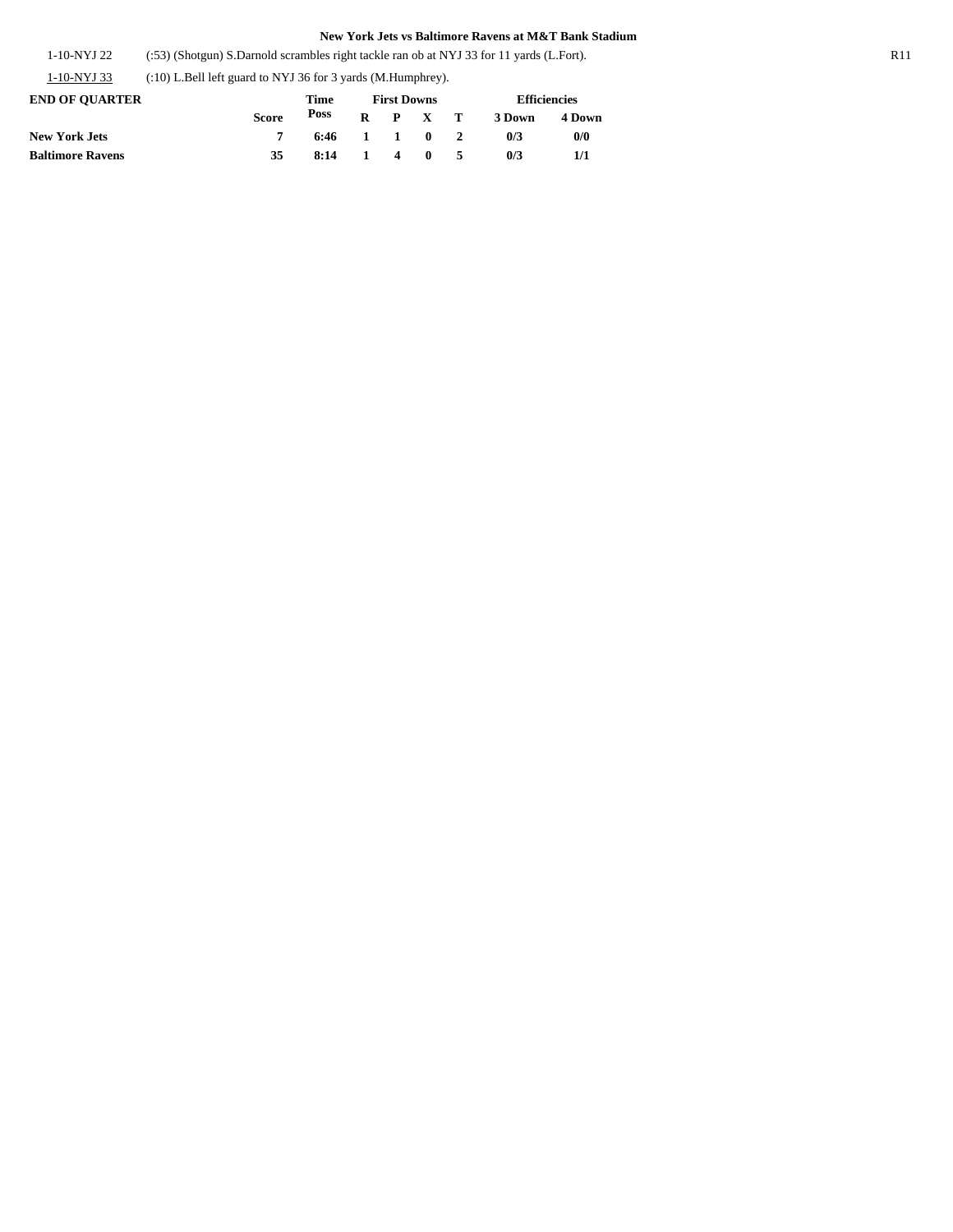| <b>Play By Play</b>                  | <b>Fourth Quarter</b>                                                                                                                                                                                                                               | 12/12/2019      |
|--------------------------------------|-----------------------------------------------------------------------------------------------------------------------------------------------------------------------------------------------------------------------------------------------------|-----------------|
| New York Jets continued.             |                                                                                                                                                                                                                                                     |                 |
| 2-7-NYJ 36                           | (15:00) (Shotgun) S.Darnold pass incomplete short left to J.Crowder.                                                                                                                                                                                |                 |
| 3-7-NYJ 36                           | (14:54) (Shotgun) S.Darnold pass short right to D.Brown to NYJ 40 for 4 yards (B.Carr).                                                                                                                                                             |                 |
| 4-3-NYJ 40                           | (14:17) (Punt formation) L.Edwards punts 57 yards to BLT 3, Center-T.Hennessy, downed by NYJ-J.Smith.                                                                                                                                               |                 |
| <b>Baltimore Ravens at 14:06</b>     | New York Jets challenged the kick downed ruling, and the play was Upheld. The ruling on the field stands. (Timeout #1 at 14:06.)                                                                                                                    |                 |
| $1-10-BLT3$                          | $(14:06)$ (Shotgun) M.Ingram II right guard to BLT 11 for 8 yards (M.Maye).                                                                                                                                                                         |                 |
|                                      | PENALTY on NYJ-J.Jenkins, Unnecessary Roughness, 15 yards, enforced at BLT 11.<br>Penalty on NYJ-J.Jenkins, Defensive Offside, declined.<br>(13:44) (Shotgun) M.Ingram II right guard to BLT 28 for 2 yards (T.Basham).                             | X18             |
| $1-10-BLT26$<br>2-8-BLT 28           |                                                                                                                                                                                                                                                     |                 |
| 3-8-BLT 28                           | (13:03) (Shotgun) L.Jackson sacked at BLT 28 for 0 yards (T.Basham).<br>(12:18) (Shotgun) L.Jackson pass incomplete deep middle to M.Andrews.                                                                                                       |                 |
| 4-8-BLT 28<br>New York Jets at 12:07 | (12:13) (Punt formation) S.Koch punt is BLOCKED by T.Basham, Center-M.Cox, RECOVERED by NYJ-B.Bello at BLT 14. B.Bello for<br>14 yards, TOUCHDOWN.                                                                                                  |                 |
|                                      | S. Ficken extra point is No Good, Wide Right, Center-T. Hennessy, Holder-L. Edwards.                                                                                                                                                                |                 |
|                                      | Timeout #1 by BLT at 12:07.                                                                                                                                                                                                                         |                 |
|                                      | NYJ 13 BLT 35, 0 plays, 14 yards, 0:00 drive, 2:53 elapsed                                                                                                                                                                                          |                 |
|                                      | (Onside Kick formation) S.Ficken kicks onside 9 yards from NYJ 35 to NYJ 44. J.Richards (didn't try to advance) to NYJ 44 for no gain.                                                                                                              |                 |
|                                      | Baltimore Ravens at 12:07, (1st play from scrimmage 12:06)                                                                                                                                                                                          |                 |
| 1-10-NYJ 44                          | (12:06) (Shotgun) M.Ingram II left tackle pushed ob at NYJ 47 for -3 yards (N.Hewitt).                                                                                                                                                              |                 |
| 2-13-NYJ 47                          | (11:36) (Shotgun) L.Jackson pass incomplete short left.                                                                                                                                                                                             |                 |
| 3-13-NYJ 47                          | (11:27) (Shotgun) L.Jackson pass deep middle to S.Roberts pushed ob at NYJ 26 for 21 yards (M.Canady).                                                                                                                                              | P <sub>19</sub> |
| 1-10-NYJ 26                          | (10:48) (Shotgun) L. Jackson left tackle ran ob at NYJ 10 for 16 yards (D. Roberts).                                                                                                                                                                | R <sub>20</sub> |
| 1-10-NYJ 10                          | (10:04) (Shotgun) L.Jackson pass short right to M.Ingram II for 10 yards, TOUCHDOWN. Lamar Jackson's 5th TD pass of game.<br>Jackson has 33 TD passes on season, tying Ravens record.<br>J.Tucker extra point is GOOD, Center-M.Cox, Holder-S.Koch. | P <sub>21</sub> |
|                                      | NYJ 13 BLT 42, 5 plays, 44 yards, 2:09 drive, 5:02 elapsed                                                                                                                                                                                          |                 |
|                                      | J.Tucker kicks 50 yards from BLT 35 to NYJ 15. V.Smith to NYJ 36 for 21 yards (D.Thomas).                                                                                                                                                           |                 |
|                                      | New York Jets at 9:58, (1st play from scrimmage 9:52)                                                                                                                                                                                               |                 |
| 1-10-NYJ 36                          | (9:52) C.McDermott reported in as eligible. L.Bell left guard to NYJ 39 for 3 yards (L.Fort; D.Peko).                                                                                                                                               |                 |
| 2-7-NYJ 39                           | (9:10) (Shotgun) S.Darnold pass deep middle to Ro.Anderson to BLT 20 for 41 yards (J.Smith).                                                                                                                                                        | P12             |
| 1-10-BLT 20                          | (8:23) (No Huddle) C.McDermott reported in as eligible. L.Bell left guard to BLT 18 for 2 yards (D.Peko; P.Onwuasor).                                                                                                                               |                 |
| 2-8-BLT 18                           | (7:43) (Shotgun) S.Darnold pass short right to J.Crowder for 18 yards, TOUCHDOWN [M.Judon].                                                                                                                                                         | P <sub>13</sub> |
|                                      | (Pass formation) PENALTY on NYJ, Delay of Game, 5 yards, enforced at BLT 2 - No Play.                                                                                                                                                               |                 |
|                                      | TWO-POINT CONVERSION ATTEMPT. S.Darnold pass to Ro.Anderson is complete. ATTEMPT SUCCEEDS.                                                                                                                                                          |                 |
|                                      | NYJ 21 BLT 42, 4 plays, 64 yards, 2:23 drive, 7:25 elapsed                                                                                                                                                                                          |                 |
|                                      | S. Ficken kicks 47 yards from NYJ 35 to BLT 18. D. Thomas to BLT 23 for 5 yards (B. Jackson).                                                                                                                                                       |                 |
|                                      | PENALTY on NYJ-B.Jackson, Face Mask (15 Yards), 15 yards, enforced at BLT 23.                                                                                                                                                                       |                 |
|                                      | Baltimore Ravens at 7:35, (1st play from scrimmage 7:30)                                                                                                                                                                                            |                 |
| 1-10-BLT 38                          | (7:30) (Shotgun) R. Griffin III pass incomplete short left to P. Ricard.                                                                                                                                                                            |                 |
| 2-10-BLT 38                          | (7:25) (Shotgun) R.Griffin III right tackle to BLT 43 for 5 yards (M.Canady).                                                                                                                                                                       |                 |
| 3-5-BLT 43                           | (6:38) (Shotgun) R. Griffin III left guard to BLT 45 for 2 yards (N. Hewitt).                                                                                                                                                                       |                 |
| 4-3-BLT 45                           | (5:49) (Punt formation) PENALTY on BLT, Delay of Game, 5 yards, enforced at BLT 45 - No Play.                                                                                                                                                       |                 |
| 4-8-BLT 40                           | (5:32) (Punt formation) PENALTY on BLT-J.Bynes, False Start, 5 yards, enforced at BLT 40 - No Play.                                                                                                                                                 |                 |
| 4-13-BLT 35                          | (5:26) (Punt formation) S. Koch punts 44 yards to NYJ 21, Center-M.Cox. B. Berrios to NYJ 40 for 19 yards (C. Moore).                                                                                                                               |                 |
|                                      | PENALTY on BLT-A.Levine Sr., Offensive Holding, 10 yards, enforced at NYJ 40.                                                                                                                                                                       |                 |
| New York Jets at 5:13                |                                                                                                                                                                                                                                                     |                 |
| $1 - 10 - 50$                        | (5:13) S.Darnold pass incomplete short middle to J.Crowder (M.Humphrey).                                                                                                                                                                            |                 |
| $2 - 10 - 50$                        | (5:06) L.Bell left guard to BLT 42 for 8 yards (E.Thomas III; T.Bowser).                                                                                                                                                                            |                 |
| 3-2-BLT 42                           | (4:32) L.Bell left guard to BLT 41 for 1 yard (J.Ferguson; M.Pierce).                                                                                                                                                                               |                 |

Timeout #2 by BLT at 04:07.

4-1-BLT 41 (4:07) (No Huddle, Shotgun) S.Darnold pass incomplete short middle to J.Crowder (M.Humphrey) [J.Ferguson].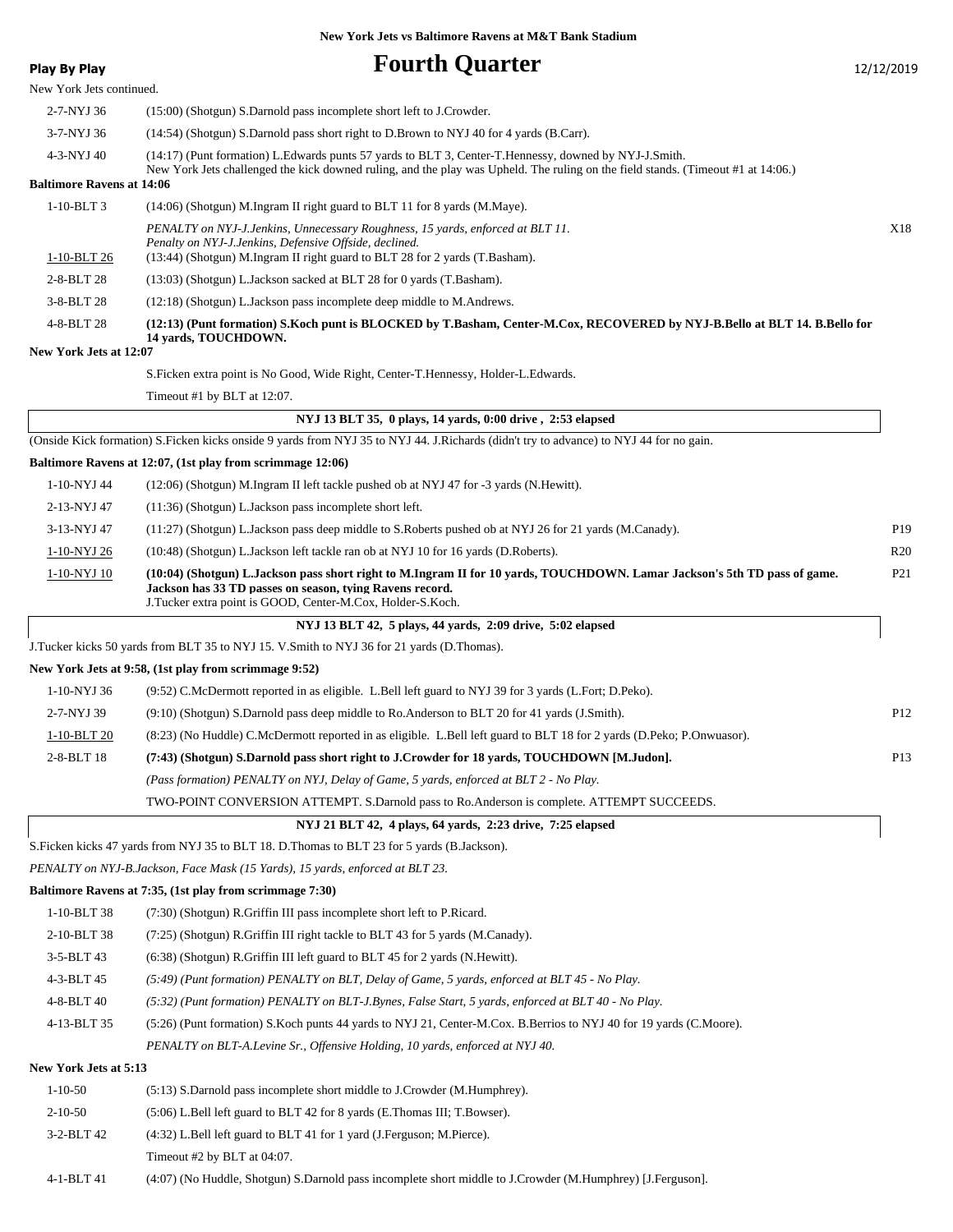### **Baltimore Ravens at 4:02**

1-10-BLT 41 (4:02) (Shotgun) G.Edwards right guard to BLT 42 for 1 yard (N.Shepherd). BLT-H.Hurst was injured during the play.

2-9-BLT 42 (3:20) (Shotgun) G.Edwards left guard to NYJ 30 for 28 yards (B.Austin). R22

1-10-NYJ 30 (2:33) (Shotgun) J.Hill up the middle to NYJ 28 for 2 yards (S.McLendon).

### Two-Minute Warning

| <b>END OF OUADTED</b> |                                                                                           | Time | <b>First Downs</b> | <b>Efficiancias</b> |  |                 |  |
|-----------------------|-------------------------------------------------------------------------------------------|------|--------------------|---------------------|--|-----------------|--|
| 2-10-NYJ 19           | $(.39)$ R. Griffin III kneels to NYJ 20 for $-1$ yards.                                   |      |                    |                     |  |                 |  |
| 1-10-NYJ 19           | $(1:26)$ (Shotgun) R. Griffin III left end to NYJ 19 for no gain (T. Basham, J. Burgess). |      |                    |                     |  |                 |  |
| 2-8-NYJ 28            | $(2:00)$ (Shotgun) J. Hill right guard to NYJ 19 for 9 yards (M. Maye).                   |      |                    |                     |  | R <sub>23</sub> |  |

| <b>END OF QUARTER</b>   |              | Time                    | <b>First Downs</b> |                 |  |  | <b>Efficiencies</b> |        |  |
|-------------------------|--------------|-------------------------|--------------------|-----------------|--|--|---------------------|--------|--|
|                         | <b>Score</b> |                         |                    | $R$ $P$ $X$ $T$ |  |  | 3 Down              | 4 Down |  |
| <b>New York Jets</b>    |              | $4:28$ 0 2 0 2          |                    |                 |  |  | 0/2                 | 0/1    |  |
| <b>Baltimore Ravens</b> | 42           | $10:32 \t3 \t2 \t1 \t6$ |                    |                 |  |  | 1/3                 | 0/0    |  |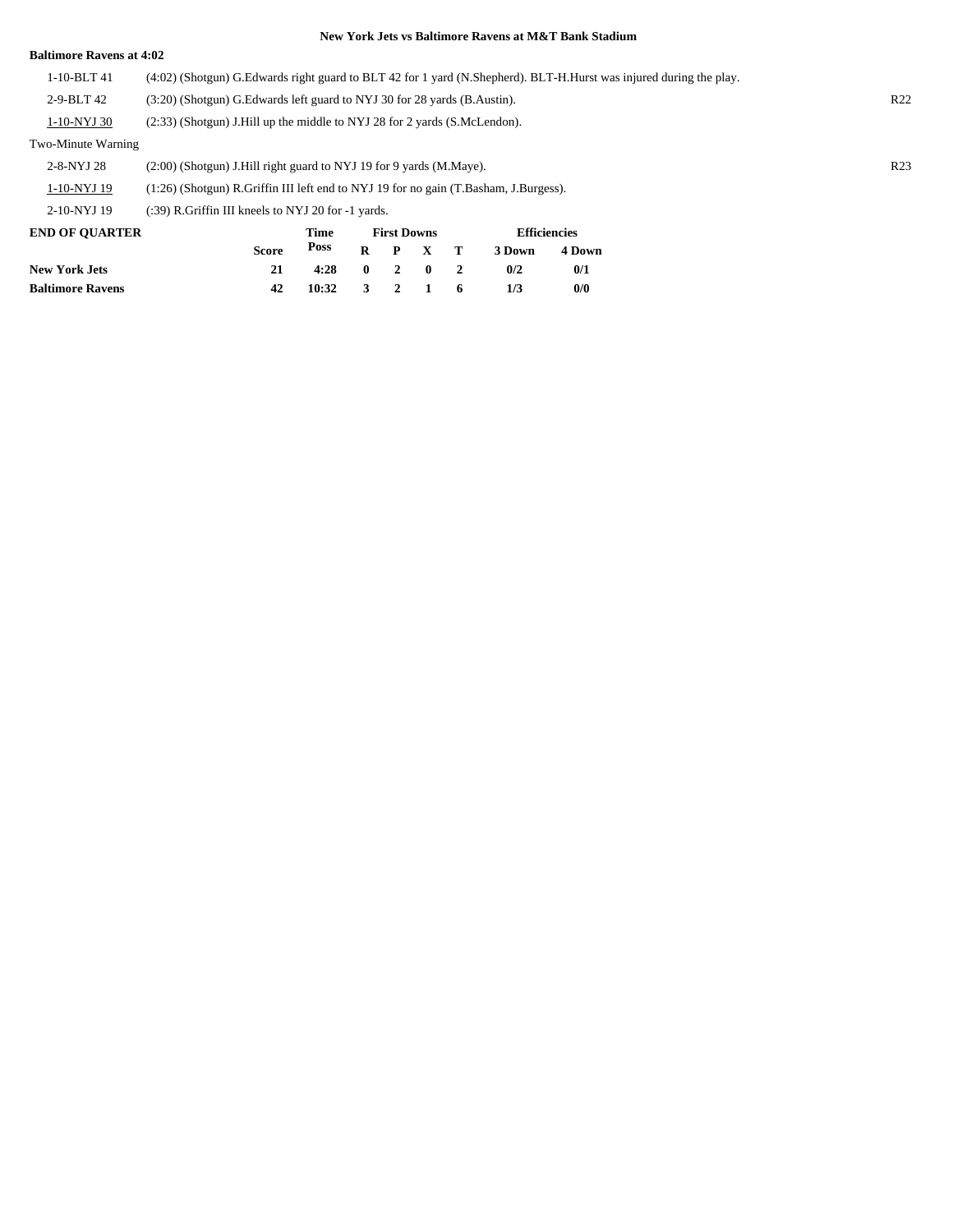# **Miscellaneous Statistics Report**

**New York Jets vs Baltimore Ravens 12/12/2019 at M&T Bank Stadium**

## **Ten Longest Plays for New York Jets**

| Yards | Otr | <b>Play Start</b>                             | <b>Play Description</b>                                                                                                                                             |
|-------|-----|-----------------------------------------------|---------------------------------------------------------------------------------------------------------------------------------------------------------------------|
| 41    |     | $2 \quad 3 - 9 - 50$                          | (15:00) (Shotqun) S.Darnold pass deep middle to J.Crowder pushed ob at BLT 9 for 41 yards (E.Thomas III). Darnold<br>completes pass on the run, avoiding pass rush. |
| 41    |     | 4 2-7-NYJ 39                                  | (9:10) (Shotgun) S.Darnold pass deep middle to Ro.Anderson to BLT 20 for 41 yards (J.Smith).                                                                        |
| 31    |     | 2 3-7-NYJ 29                                  | (8:47) (Shotgun) S.Darnold pass short left to V.Smith to BLT 40 for 31 yards (J.Smith).                                                                             |
| 18    |     | 4 2-8-BLT 18                                  | (7:43) (Shotgun) S.Darnold pass short right to J.Crowder for 18 yards, TOUCHDOWN [M.Judon].                                                                         |
| 15    |     | $1 \quad 2 - 5 - NYJ$ 41                      | (7:13) L.Bell right guard to BLT 44 for 15 yards (C.Clark, J.Ferguson).                                                                                             |
| 15    |     | 3 2-7-NYJ 18                                  | (7:35) S.Darnold pass short right to Ro.Anderson ran ob at NYJ 33 for 15 yards.                                                                                     |
| 12    |     | $1 \quad 1 - 10 - BLT 44$                     | (6:37) (No Huddle, Shotgun) S.Darnold pass short left to J.Smith ran ob at BLT 32 for 12 yards.                                                                     |
| 12    |     | 1 2-21-NYJ 38                                 | (:15) (Shotqun) S.Darnold pass short middle to J.Crowder to 50 for 12 yards (P.Onwuasor).                                                                           |
| 11    |     | 3 1-10-NYJ 22                                 | (:53) (Shotqun) S.Darnold scrambles right tackle ran ob at NYJ 33 for 11 yards (L.Fort).                                                                            |
| 9     |     | 2 3-3-BLT 34                                  | (:35) (No Huddle, Shotgun) S.Darnold pass short left to J.Crowder pushed ob at BLT 25 for 9 yards (M.Humphrey).                                                     |
|       |     | <b>Ten Longest Plays for Baltimore Ravens</b> |                                                                                                                                                                     |
| Yards | Otr | <b>Play Start</b>                             | <b>Play Description</b>                                                                                                                                             |
| 36    |     | 3 4-1-BLT 29                                  | (2:28) (Shotgun) L.Jackson pass deep right to M.Andrews to NYJ 35 for 36 yards (D.Roberts).                                                                         |

|    | 50. | 3 4-1-BLIZY   | (2:28) (Sholquri) L.Jackson pass deep fight to M.Andrews to NTJ 35 for 36 yards (D.Roberts).                        |
|----|-----|---------------|---------------------------------------------------------------------------------------------------------------------|
|    | 33  | 3 2-20-NYJ 33 | (1:04) (Shotqun) L.Jackson pass deep left to S.Roberts for 33 yards, TOUCHDOWN. Lamar Jackson's 4th TD pass of game |
| 29 |     | 1 2-10-BLT 39 | (5:04) (Shotgun) M.Ingram II right tackle to NYJ 32 for 29 yards (D.Roberts).                                       |
|    | 28  | 4 2-9-BLT 42  | (3:20) (Shotgun) G. Edwards left quard to NYJ 30 for 28 yards (B. Austin).                                          |
|    | 25  | 1 2-8-NYJ 30  | (3:44) (Shotgun) L. Jackson scrambles right guard ran ob at NYJ 5 for 25 yards (B. Austin).                         |
| 24 |     | 3 2-10-NYJ 24 | (5:14) (Shotqun) L. Jackson pass deep middle to M. Brown for 24 yards, TOUCHDOWN.                                   |
| 23 |     | 4 1-10-BLT 3  | (14:06) (Shotgun) M.Ingram II right guard to BLT 11 for 8 yards (M.Maye).                                           |
| 21 |     | 4 3-13-NYJ 47 | (11:27) (Shotqun) L.Jackson pass deep middle to S.Roberts pushed ob at NYJ 26 for 21 yards (M.Canady).              |
| 20 |     | 1 1-10-BLT 35 | (12:46) (Shotgun) L.Jackson left tackle pushed ob at NYJ 45 for 20 yards (N.Hairston).                              |
| 19 |     | 1 1-10-BLT 16 | (13:29) (Shotgun) L.Jackson pass short right to H.Hurst to BLT 35 for 19 yards (J.Burgess).                         |
|    |     |               |                                                                                                                     |

|                | <b>Touchdown Scoring Information</b> | Offense  |     | <b>Defense</b> Special Teams |
|----------------|--------------------------------------|----------|-----|------------------------------|
| <b>VISITOR</b> | New York Jets                        |          |     |                              |
| <b>HOME</b>    | <b>Baltimore Ravens</b>              | <b>6</b> | - 0 |                              |

|            | <b>Player Scoring Information</b> |     |              |                        |              |                          |   |                  |              |              |              |                    |             |             |        |
|------------|-----------------------------------|-----|--------------|------------------------|--------------|--------------------------|---|------------------|--------------|--------------|--------------|--------------------|-------------|-------------|--------|
|            | Club Player                       | TD. | Rush<br>TD   | <b>Rec KO TD</b><br>TD |              | <b>Punt Int TD</b><br>TD |   | <b>Fum</b><br>TD | Misc<br>TD   | FG           | <b>XP</b>    | 2Pt<br><b>Rush</b> | 2Pt<br>Rec  | Sfty        | Points |
| NYJ        | J.Crowder                         | 0   | 0            |                        | 0            | 0                        | 0 | 0                | 0            | 0            | 0            | 0                  | 0           | 0           | 12     |
| NYJ        | <b>B.Bello</b>                    | 0   | 0            | 0                      | 0            | 0                        | 0 | 0                |              | 0            | 0            | 0                  | 0           | 0           | 6      |
| NYJ        | Ro.Anderson                       | 0   | 0            | 0                      | 0            | 0                        | 0 | 0                | 0            | 0            | 0            | 0                  |             | 0           | 2      |
| NYJ        | S.Ficken                          | 0   | 0            | 0                      | 0            | 0                        | 0 | 0                | 0            | $\mathbf{0}$ |              | 0                  | $\mathbf 0$ | 0           |        |
| <b>BLT</b> | M.Ingram II                       | 0   |              |                        | $\mathbf{0}$ | 0                        | 0 | 0                | 0            | 0            | 0            |                    | 0           | 0           | 14     |
| <b>BLT</b> | M.Boykin                          | 0   | 0            |                        | $\Omega$     | $\mathbf{0}$             | 0 | 0                | 0            | $\mathbf{0}$ | 0            | 0                  | 0           | 0           | 6      |
| <b>BLT</b> | S.Roberts                         | 0   | $\mathbf{0}$ |                        | 0            | 0                        | 0 | 0                | 0            | 0            | $\mathbf{0}$ | 0                  | 0           | 0           | 6      |
| <b>BLT</b> | M.Brown                           | 0   | 0            |                        | $\Omega$     | $\mathbf{0}$             | 0 | $\mathbf{0}$     | $\mathbf{0}$ | $\mathbf{0}$ | $\mathbf{0}$ | $\Omega$           | 0           | $\mathbf 0$ | 6      |
| <b>BLT</b> | M.Andrews                         | 0   | 0            | и                      | 0            | 0                        | 0 | 0                | $\mathbf{0}$ | $\mathbf{0}$ | $\mathbf{0}$ | 0                  | $\mathbf 0$ | $\mathbf 0$ | 6      |
| <b>BLT</b> | J.Tucker                          | 0   | 0            | 0                      | 0            | 0                        | 0 | 0                | 0            | 0            | 4            | 0                  | 0           | $\mathbf 0$ | 4      |

| <b>Possession Detail</b>    | <b>First Half</b> |      | <b>Second Half</b> |              | Game           |       |  |
|-----------------------------|-------------------|------|--------------------|--------------|----------------|-------|--|
|                             | <b>Visitor</b>    | Home | <b>Visitor</b>     | Home         | <b>Visitor</b> | Home  |  |
| Largest Lead                | 0                 | 14   | 0                  | 29           | 0              | 29    |  |
| Drives Leading              | 0                 | 4    | 0                  | 8            | 0              | 12    |  |
| Time of Possession Leading  | 0:00              | 7:12 | 0:00               | 18:46        | 0:00           | 25:58 |  |
| Largest Deficit             | $-14$             | 0    | $-29$              | $\mathbf{0}$ | $-29$          | 0     |  |
| Drives Trailing             | 4                 | 0    | 6                  | 0            | 10             | 0     |  |
| Time of Possession Trailing | 15:37             | 0:00 | 11:14              | 0:00         | 26:51          | 0:00  |  |
| Times Score Tied Up         |                   | 0    |                    | 0            |                | 0     |  |
| Lead Changes                |                   |      |                    | 0            |                |       |  |